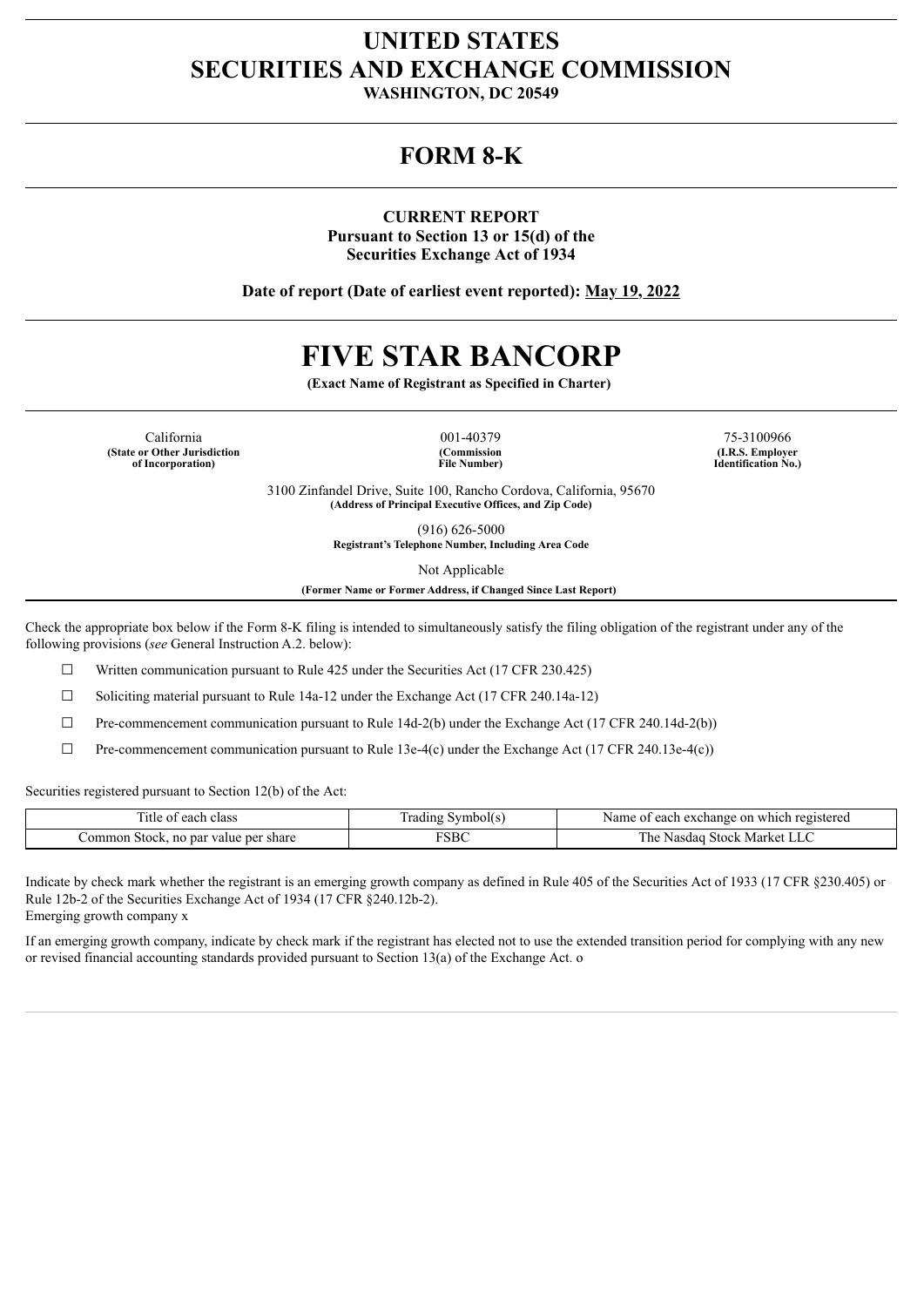## **Item 5.03 Amendments to Articles of Incorporation of Bylaws; Change in Fiscal Year**

As described under Item 5.07 of this Current Report on Form 8-K, at the 2022 Annual Meeting of Shareholders (the "Annual Meeting") of Five Star Bancorp (the "Company") held on May 19, 2022, the Company's shareholders approved an amendment to Section 3.2 of the Company's Amended and Restated Bylaws (the "Bylaws," and as so amended and restated, the "Amended and Restated Bylaws") to change the range of the board of directors from five (5) to fifteen (15) to a range of nine (9) to seventeen (17), and to make other clarifying edits.

A description of the amendment to the Bylaws is set forth in Item 2 of the Company's 2022 Definitive Proxy Statement on Schedule 14A, filed with the Securities and Exchange Commission on April 6, 2022.

The foregoing description of the Amended and Restated Bylaws does not purport to be complete and is qualified in its entirety by reference to the full text of the Amended and Restated Bylaws, a copy of which is filed with this Current Report on Form 8-K as Exhibit 3.1 and is incorporated herein by reference.

#### **Item 5.07 Submission of Matters to a Vote of Security Holders**

On May 19, 2022, the Company held its Annual Meeting; 15,330,470 shares were represented by proxies or voted at the Annual Meeting, or 88.89% of the total shares outstanding. At the Annual Meeting, shareholders elected all of the 12 director nominees named in the Company's 2022 Proxy Statement for a one-year term until the 2023 Annual Meeting of Shareholders and to serve until his or her successor is elected and qualified; approved an amendment to the Company's Bylaws to change the range of the board of directors, which is set forth under Item 5.03 of this Current Report on Form 8-K and is incorporated herein by reference; and ratified the appointment of Moss Adams LLP as the Company's Independent Registered Public Accounting Firm for the fiscal year ending December 31, 2022. Final voting results from the Annual Meeting are as follows:

## **Item 1 – Election of Directors**

| <b>Nominee</b>        | For        | Withheld | <b>Broker Non-Votes</b> |
|-----------------------|------------|----------|-------------------------|
| David J. Lucchetti    | 12,164,027 | 307,287  | 2,859,156               |
| David F. Nickum       | 12,440,587 | 30,727   | 2,859,156               |
| Larry E. Allbaugh     | 12,098,201 | 373,113  | 2,859,156               |
| James E. Beckwith     | 12,440,587 | 30,727   | 2,859,156               |
| Shannon Deary-Bell    | 12,168,865 | 302,449  | 2,859,156               |
| Warren P. Kashiwagi   | 12,439,007 | 32,307   | 2,859,156               |
| Donna L. Lucas        | 12,439,078 | 32,236   | 2,859,156               |
| Robert T. Perry-Smith | 12,437,597 | 33,717   | 2,859,156               |
| Kevin F. Ramos        | 12,289,780 | 181,534  | 2,859,156               |
| Randall E. Reynoso    | 12,438,757 | 32,557   | 2,859,156               |
| Judson T. Riggs       | 12,437,598 | 33,716   | 2,859,156               |
| Leigh A. White        | 12,439,013 | 32,301   | 2,859,156               |

## **Item 2 – Amendment of the Company's Bylaws to Change Range of Board of Directors**

| For      | Against | Abstain  | <b>Broker Non-Votes</b> |
|----------|---------|----------|-------------------------|
| ,105,758 | 07.027  | 277 719  | 859                     |
|          | 57.85   | $\sim$ 1 | $-156$                  |

## Item 3 - Ratification of Selection of Moss Adams LLP as the Company's Independent Registered Public Accounting Firm for Fiscal Year 2022

| ۳or                      | <b>\gainst</b> | Abstain<br>. | <b>Broker Non-Votes</b><br>. |
|--------------------------|----------------|--------------|------------------------------|
| 227.7<br>.<br>. <i>.</i> | 1.208          | .            |                              |

No other matters were submitted for shareholder action.

## **Item 9.01 Financial Statements and Exhibits**

## **(d) Exhibits**

| <b>Number</b> | <b>Description</b>                                                 |
|---------------|--------------------------------------------------------------------|
| 3.2           | Amended and Restated Bylaws of Five Star Bancorp                   |
| 104           | Cover Page Interactive Data File (embedded within the Inline XBRL) |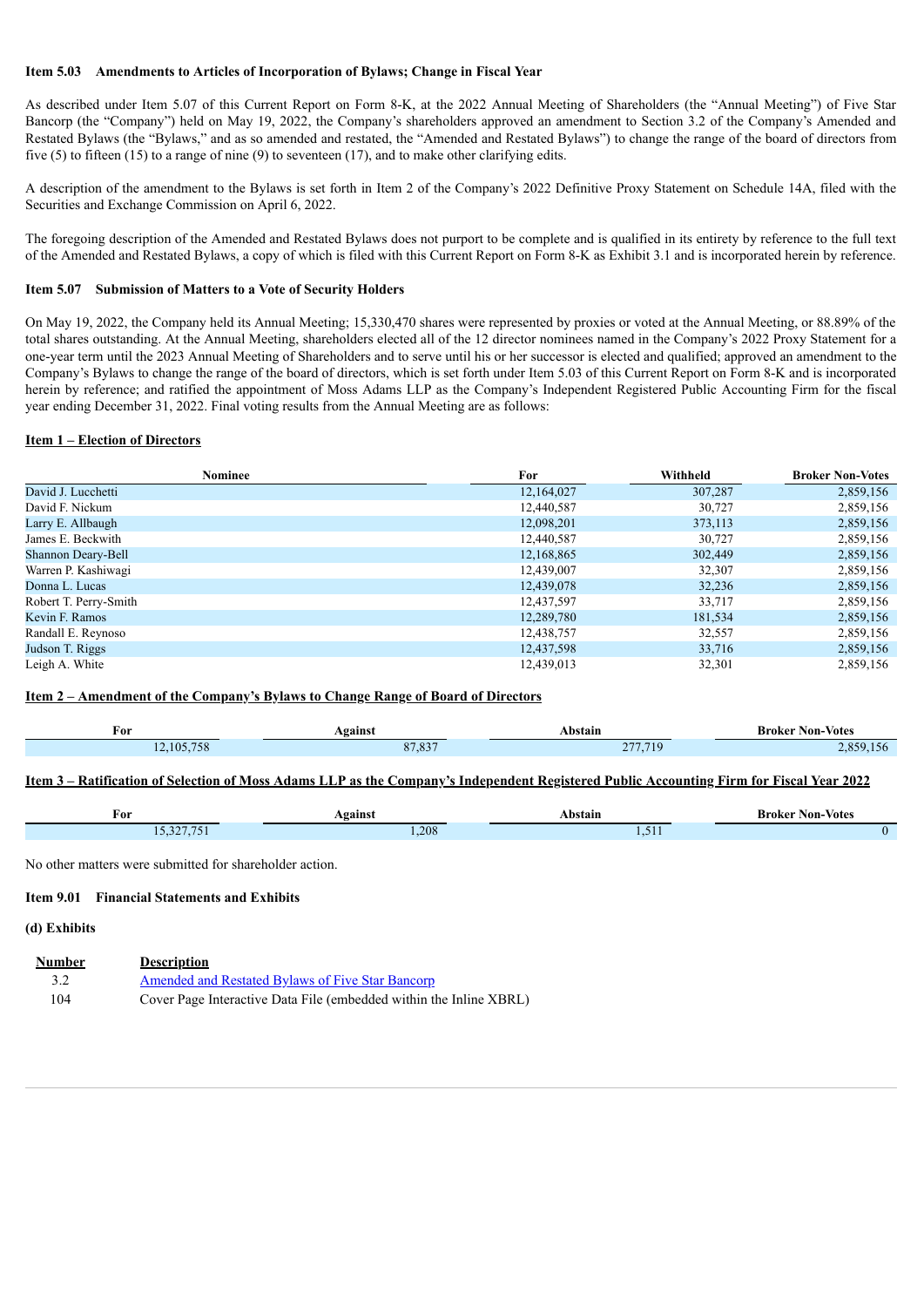## **SIGNATURE**

Pursuant to the requirements of the Securities Exchange Act of 1934, the registrant has duly caused this report to be signed on its behalf by the undersigned hereunto duly authorized.

## **FIVE STAR BANCORP**

By: /s/ Heather Luck

Name: Heather Luck Title: Senior Vice President and Chief Financial Officer

Date: May 23, 2022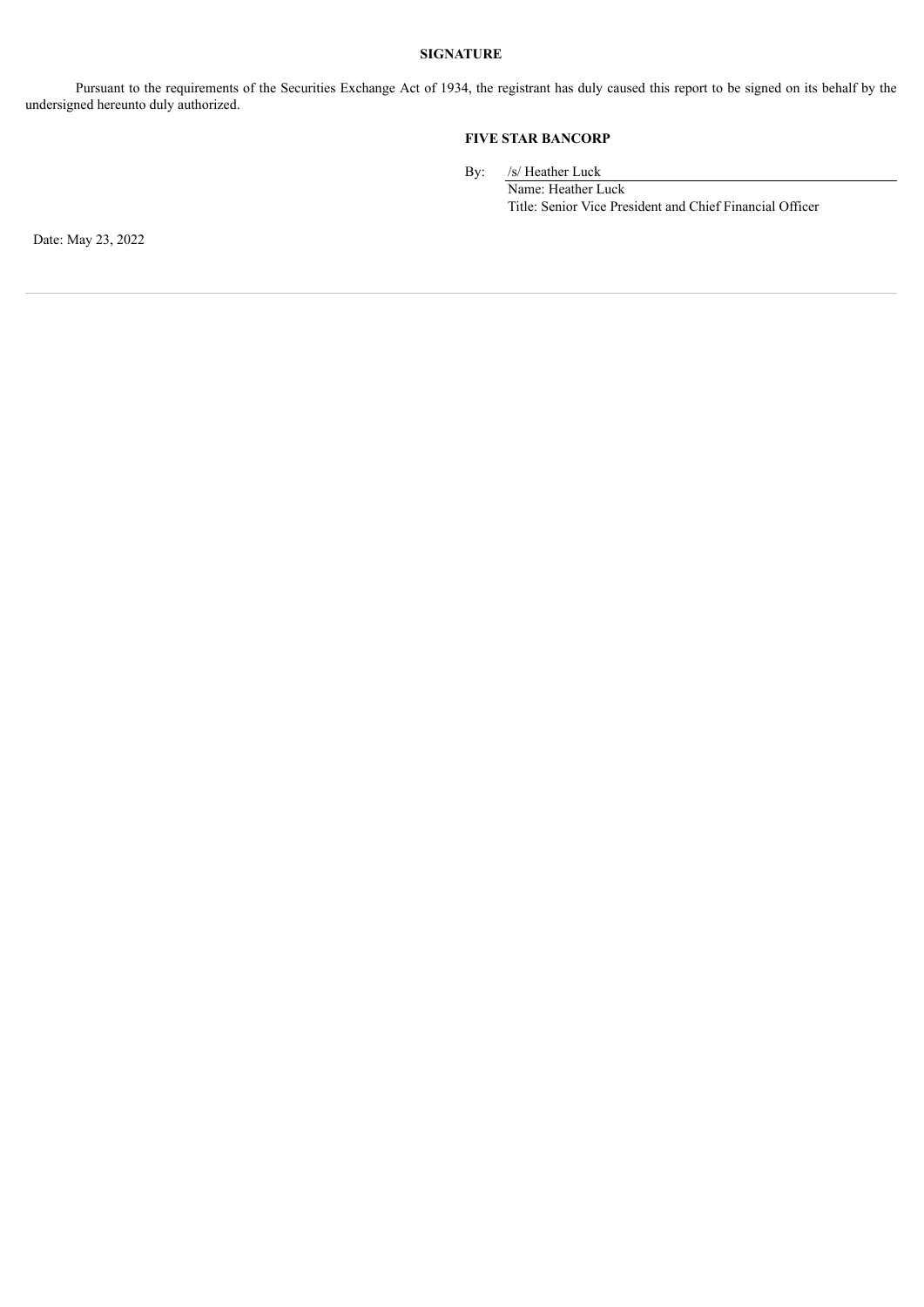## **AMENDED AND RESTATED BYLAWS**

#### **OF**

## **FIVE STAR BANCORP**

#### **(As adopted on May 19, 2022)**

### **ARTICLE I**

## **Offices**

<span id="page-3-0"></span>**Section 1.1. Principal Office.** The principal executive office of the corporation is hereby located at such place as the board of directors (the "Board") shall determine. The Board is hereby granted full power and authority to change said principal executive office from one location to another.

**Section 1.2. Other Offices.** Other business offices may, at any time, be established by the Board at such other places as it deems appropriate.

## **ARTICLE II**

#### **Meetings of Shareholders**

**Section 2.1. Place of Meetings.** Meetings of shareholders may be held at such place within or outside the state of California, or at no place, as designated by the Board, or by means of remote communication. In the absence of any such designation, shareholders' meetings shall be held at the principal executive office of the corporation.

**Section 2.2. Annual Meeting.** (a) The annual meeting of shareholders shall be held for the election of directors on a date and at a time designated by the Board. The date so designated shall be within fifteen months after the last annual meeting. At such meeting, directors shall be elected, and any other proper business within the power of the shareholders may be transacted. The Board may postpone, reschedule or cancel any annual meeting.

To the extent permitted by applicable law, nominations of persons for election to the Board and the proposal of business to be considered by the shareholders may be made at a meeting of shareholders: (i) pursuant to the corporation's notice of meeting of shareholders (with respect to business other than nominations); (ii) brought specifically by or at the direction of the Board; or (iii) by any shareholder of the corporation who was a shareholder of record at the time of giving the shareholder's notice provided in the following paragraph, who is entitled to vote at the meeting and who complied with the notice procedures set forth in this Section 2.2. For the avoidance of doubt, clause (iii) above shall be the exclusive means for a shareholder to make nominations and submit other business (other than matters properly included in the corporation's notice of meeting of shareholders and proxy statement under Rule 14a-8 under the Securities Exchange Act of 1934, as amended, and the rules and regulations thereunder (the "1934 Act")) before an annual meeting of shareholders.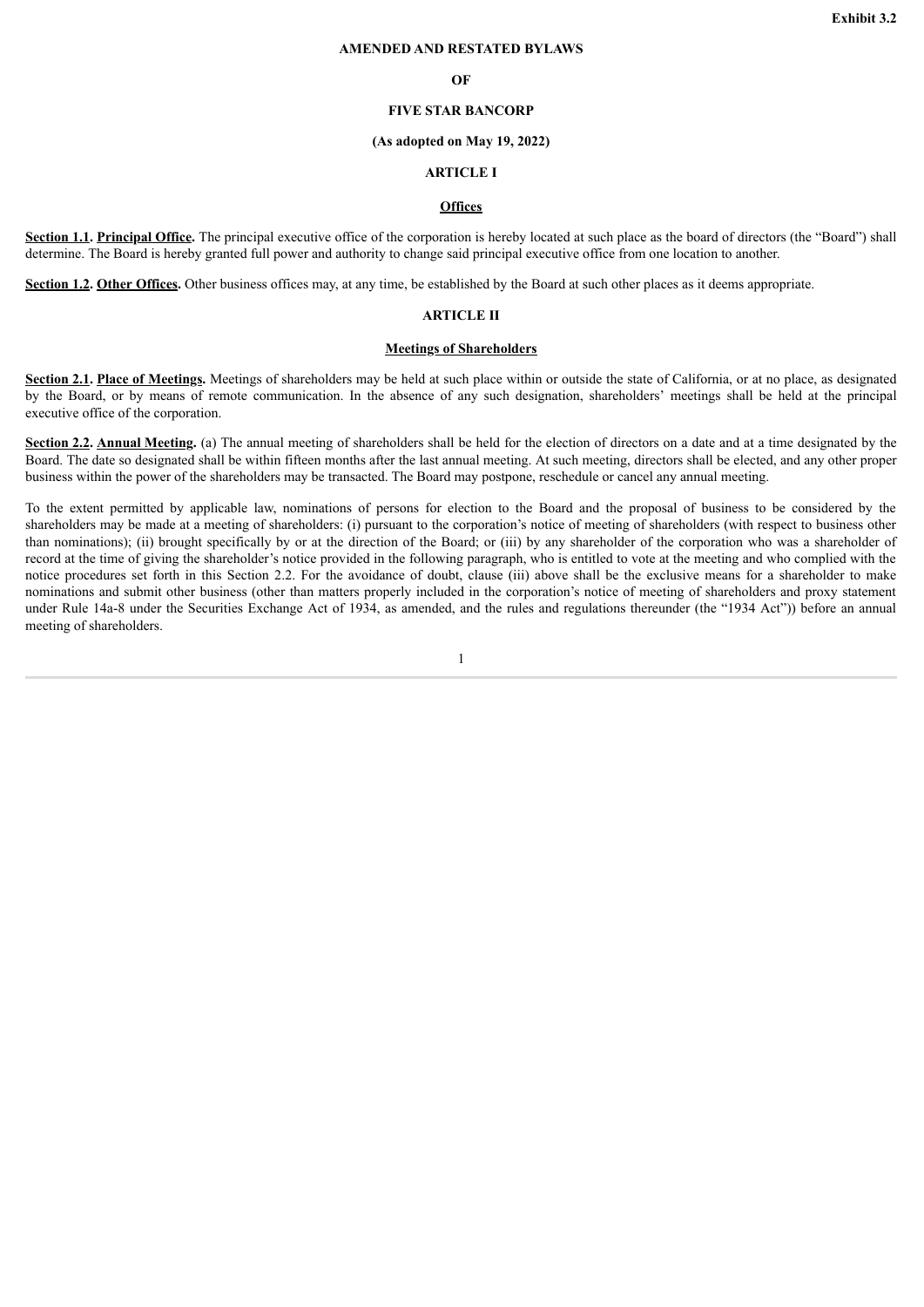(b) At an annual meeting of the shareholders, only such business shall be conducted as is a proper matter for shareholder action under California law and as shall have been properly brought before the meeting in accordance with the procedures below.

(i) For nominations for the election to the Board to be properly brought before an annual meeting by a shareholder pursuant to clause (iii) of Section 2.2(a) of these bylaws, the shareholder must deliver written notice to the secretary at the principal executive offices of the corporation on a timely basis as set forth in Section 2.2(b)(iii) and must update and supplement such written notice on a timely basis as set forth in Section 2.2(c). Such shareholder's notice shall set forth: (A) as to each nominee such shareholder proposes to nominate at the meeting: (1) the name, age, business address and residence address of such nominee, (2) the principal occupation or employment of such nominee, (3) the class and number of shares of each class of capital stock of the corporation which are owned of record and beneficially by such nominee, (4) the date or dates on which such shares were acquired and the investment intent of such acquisition,  $(5)$  a statement that such nominee agrees to tender an irrevocable resignation to the secretary, to be effective upon  $(x)$ such person's failure to receive the required vote for re-election in any uncontested election at which such person would face re-election and (y) acceptance of such resignation by the Board and (6) such other information concerning such nominee as would be required to be disclosed in a proxy statement soliciting proxies for the election of such nominee as a director in an election contest (even if an election contest is not involved), or that is otherwise required to be disclosed pursuant to Section 14 of the 1934 Act (including such person's written consent to being named as a nominee and to serving as a director if elected); and (B) the information required by Section 2.2(b)(iv). The corporation may require any proposed nominee to furnish such other information as it may reasonably require to determine the eligibility of such proposed nominee to serve as an independent director of the corporation or that could be material to a reasonable shareholder's understanding of the independence, or lack thereof, of such proposed nominee.

(ii) Other than proposals sought to be included in the corporation's proxy materials pursuant to Rule 14a-8 under the 1934 Act, for business other than nominations for the election to the Board of Directors to be properly brought before an annual meeting by a shareholder pursuant to clause (iii) of Section 2.2(a) of these bylaws, the shareholder must deliver written notice to the secretary at the principal executive offices of the corporation on a timely basis as set forth in Section 2.2(b)(iii), and must update and supplement such written notice on a timely basis as set forth in Section 2.2(c). Such shareholder's notice shall set forth: (A) as to each matter such shareholder proposes to bring before the meeting, a brief description of the business desired to be brought before the meeting, the reasons for conducting such business at the meeting, and any material interest in such business of any Proponent (as defined below) (including any anticipated benefit of such business to any Proponent other than solely as a result of its ownership of the corporation's capital stock, that is material to any Proponent individually, or to the Proponents in the aggregate); and (B) the information required by Section 2.2(b)(iv).

 $\mathcal{L}$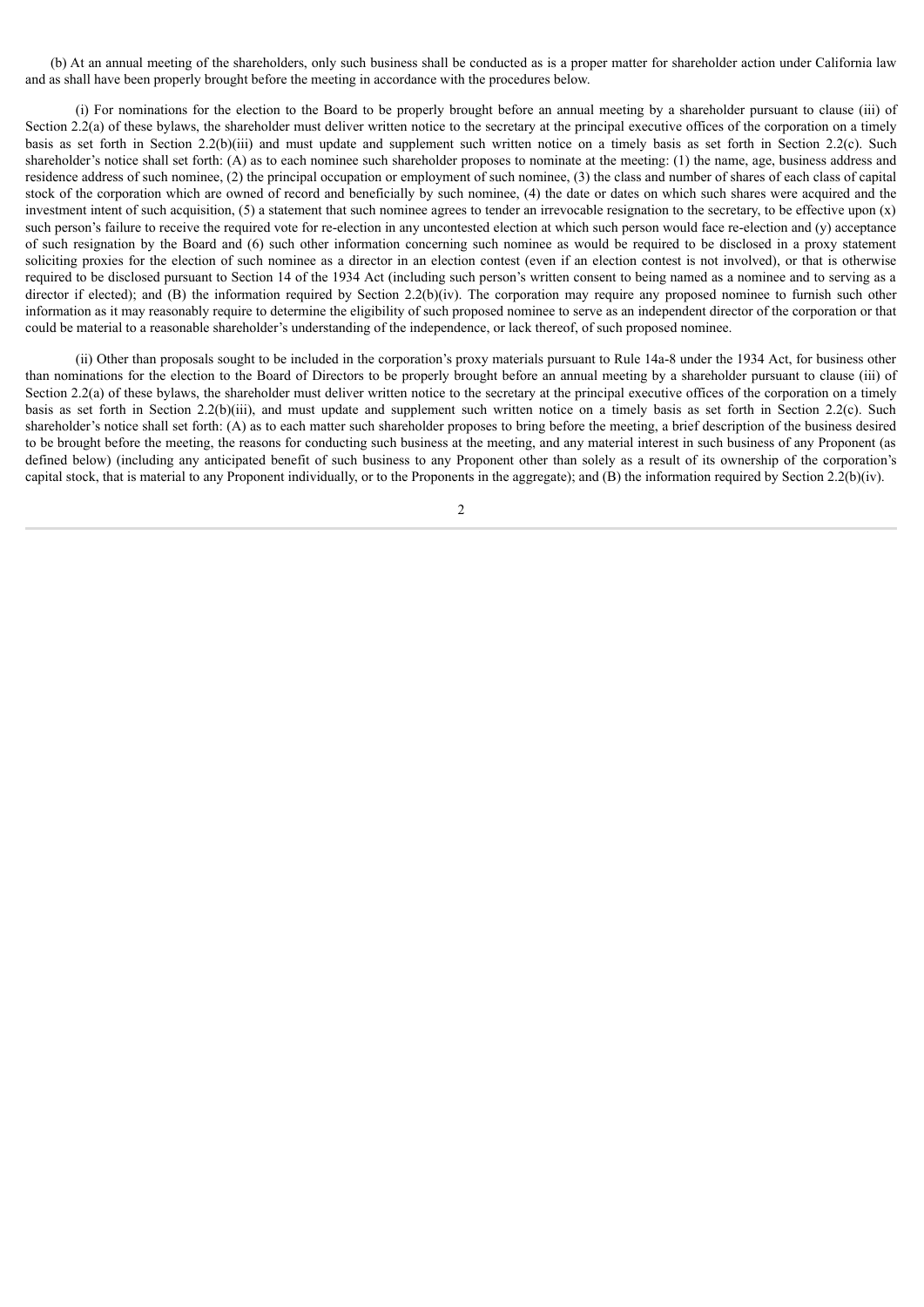(iii) To be timely, the written notice required by Section 2.2(b)(i) or 2.2(b)(ii) must be received by the secretary at the principal executive offices of the corporation not later than the close of business on the 90th day nor earlier than the close of business on the 120th day prior to the first anniversary of the preceding year's annual meeting; provided that, subject to the last sentence of this Section 2.2(b)(iii), in the event that the date of the annual meeting is advanced more than 30 days prior to or delayed by more than 30 days after the anniversary of the preceding year's annual meeting, notice by the shareholder to be timely must be so received (A) not earlier than the close of business on the 120th day prior to such annual meeting and (B) not later than the close of business on the later of the 90th day prior to such annual meeting or the tenth day following the day on which public announcement of the date of such meeting is first made. In no event shall an adjournment or a postponement of an annual meeting for which notice has been given, or the public announcement thereof has been made, commence a new time period for the giving of a shareholder's notice as described above.

(iv) The written notice required by Section 2.2(b)(i) or 2.2(b)(ii) shall also set forth, as of the date of the notice and as to the shareholder giving the notice and the beneficial owner, if any, on whose behalf the nomination or proposal is made (each, a "Proponent" and collectively, the "Proponents"): (A) the name and address of each Proponent, as they appear on the corporation's books; (B) the class, series and number of shares of the corporation that are owned beneficially and of record by each Proponent; (C) a description of any agreement, arrangement or understanding (whether oral or in writing) with respect to such nomination or proposal between or among any Proponent and any of its affiliates or associates, and any others (including their names) acting in concert, or otherwise under the agreement, arrangement or understanding, with any of the foregoing; (D) a representation that the Proponents are holders of record or beneficial owners, as the case may be, of shares of the corporation entitled to vote at the meeting and intend to appear in person or by proxy at the meeting to nominate the person or persons specified in the notice (with respect to a notice under Section 2.2(b)(i)) or to propose the business that is specified in the notice (with respect to a notice under Section 2.2(b)(ii)); (E) a representation as to whether the Proponents intend to deliver a proxy statement and form of proxy to holders of a sufficient number of holders of the corporation's voting shares to elect such nominee or nominees (with respect to a notice under Section 2.2(b)(i)) or to carry such proposal (with respect to a notice under Section 2.2(b)(ii)); (F) to the extent known by any Proponent, the name and address of any other shareholder supporting the proposal on the date of such shareholder's notice; and (G) a description of all Derivative Transactions (as defined below) by each Proponent during the previous twelve month period, including the date of the transactions and the class, series and number of securities involved in, and the material economic terms of, such Derivative Transactions.

(c) A shareholder providing written notice required by Section 2.2(b)(i) or 2.2(b)(ii) shall update and supplement such notice in writing, if necessary, so that the information provided or required to be provided in such notice is true and correct in all material respects as of (i) the record date for the meeting and (ii) the date that is five business days prior to the meeting and, in the event of any adjournment or postponement thereof, five business days prior to such adjourned or postponed meeting. In the case of an update and supplement pursuant to clause (i) of this Section 2.2(c), such update and supplement shall be received by the secretary at the principal executive offices of the corporation not later than five business days after the record date for the meeting. In the case of an update and supplement pursuant to clause (ii) of this Section 2.2(c), such update and supplement shall be received by the secretary at the principal executive offices of the corporation not later than two business days prior to the date for the meeting, and, in the event of any adjournment or postponement thereof, two business days prior to such adjourned or postponed meeting.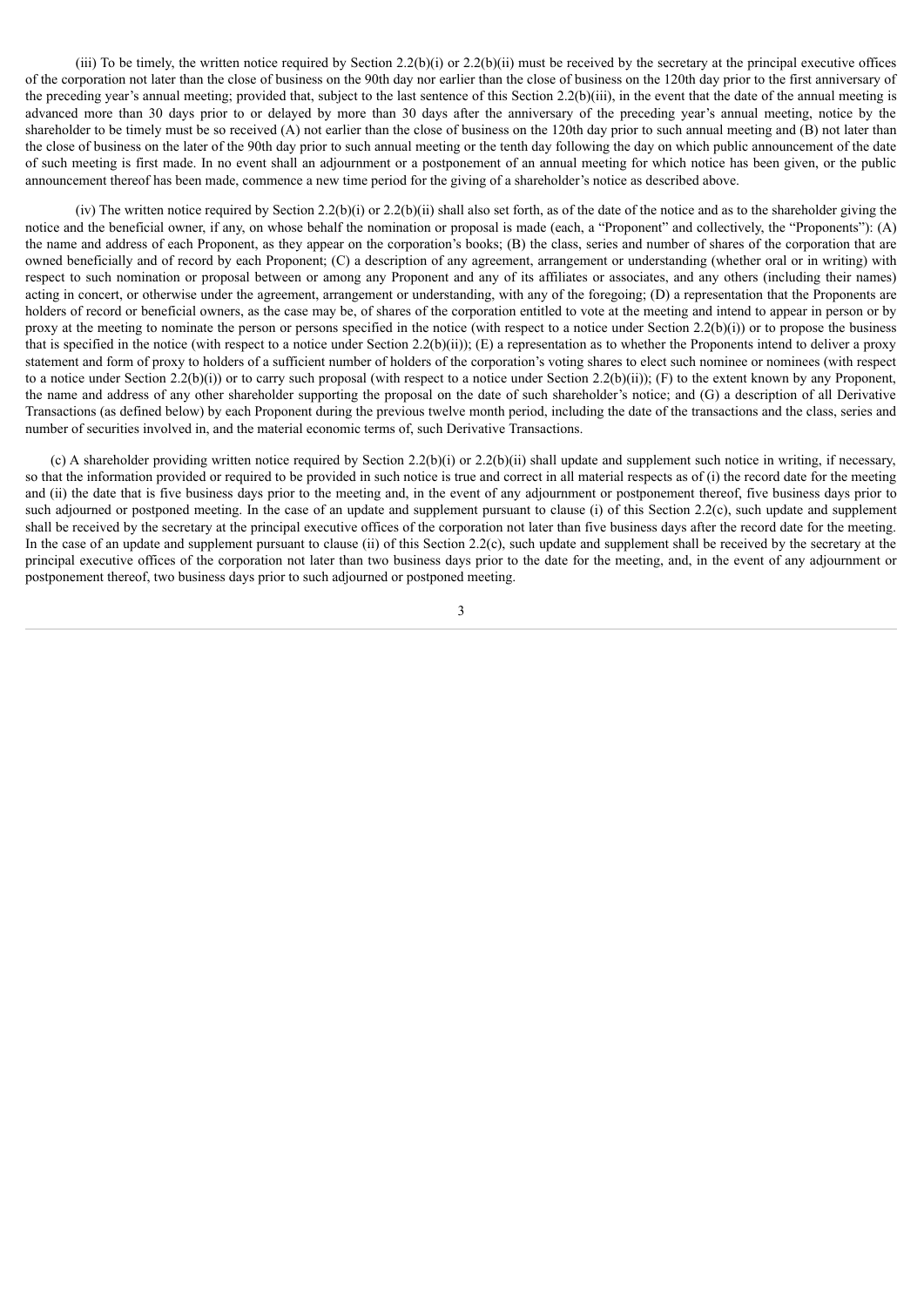(d) Notwithstanding anything in Section 2.2(b)(iii) to the contrary, in the event that the number of directors of the Board of the corporation is increased and there is no public announcement of the appointment of a director, or, if no appointment was made, of the vacancy, made by the corporation at least ten days before the last day a shareholder may deliver a notice of nomination in accordance with Section 2.2(b)(iii), a shareholder's notice required by this Section 2.2 and which complies with the requirements in Section 2.2(b)(i), other than the timing requirements in Section 2.2(b)(iii), shall also be considered timely, but only with respect to nominees for any new positions created by such increase, if it shall be received by the secretary at the principal executive offices of the corporation not later than the close of business on the tenth day following the day on which such public announcement is first made by the corporation.

(e) A person shall not be eligible for election as a director unless the person is nominated either in accordance with clause (ii) of Section 2.2(a), or in accordance with clause (iii) of Section 2.2(a). Except as otherwise required by law, the chairperson of the meeting shall have the power and duty to determine whether a nomination or any business proposed to be brought before the meeting was made, or proposed, as the case may be, in accordance with the procedures set forth in these bylaws and, if any proposed nomination or business is not in compliance with these bylaws, or the Proponent does not act in accordance with the representations in Sections 2.2(b)(iv)(D) and 2.2(b)(iv)(E), to declare that such proposal or nomination shall not be presented for shareholder action at the meeting and shall be disregarded, notwithstanding that proxies in respect of such nominations or such business may have been solicited or received.

(f) Notwithstanding the foregoing provisions of this Section 2.2, in order to include information with respect to a shareholder proposal in the proxy statement and form of proxy for a shareholders' meeting, a shareholder must also comply with all applicable requirements of the 1934 Act. Nothing in these bylaws shall be deemed to affect any rights of shareholders to request inclusion of proposals in the corporation's proxy statement pursuant to Rule 14a-8 under the 1934 Act; provided that any references in these bylaws to the 1934 Act are not intended to and shall not limit the requirements applicable to proposals and/or nominations to be considered pursuant to Section 2.2(a)(iii) of these bylaws.

## (g) For purposes of Section 2.2,

(i) "affiliates" and "associates" shall have the meanings set forth in Rule 405 under the Securities Act of 1933, as amended, and Rule 12b-2 under the 1934 Act.

(ii) a "Derivative Transaction" means any agreement, arrangement, interest or understanding entered into by, or on behalf or for the benefit of, any Proponent or any of its affiliates or associates, whether record or beneficial:

(A) the value of which is derived in whole or in part from the value of any class or series of shares or other securities of the corporation,

(B) which otherwise provides any direct or indirect opportunity to gain or share in any gain derived from a change in the value of securities of the corporation,

(C) the effect or intent of which is to mitigate loss, manage risk or benefit of security value or price changes, or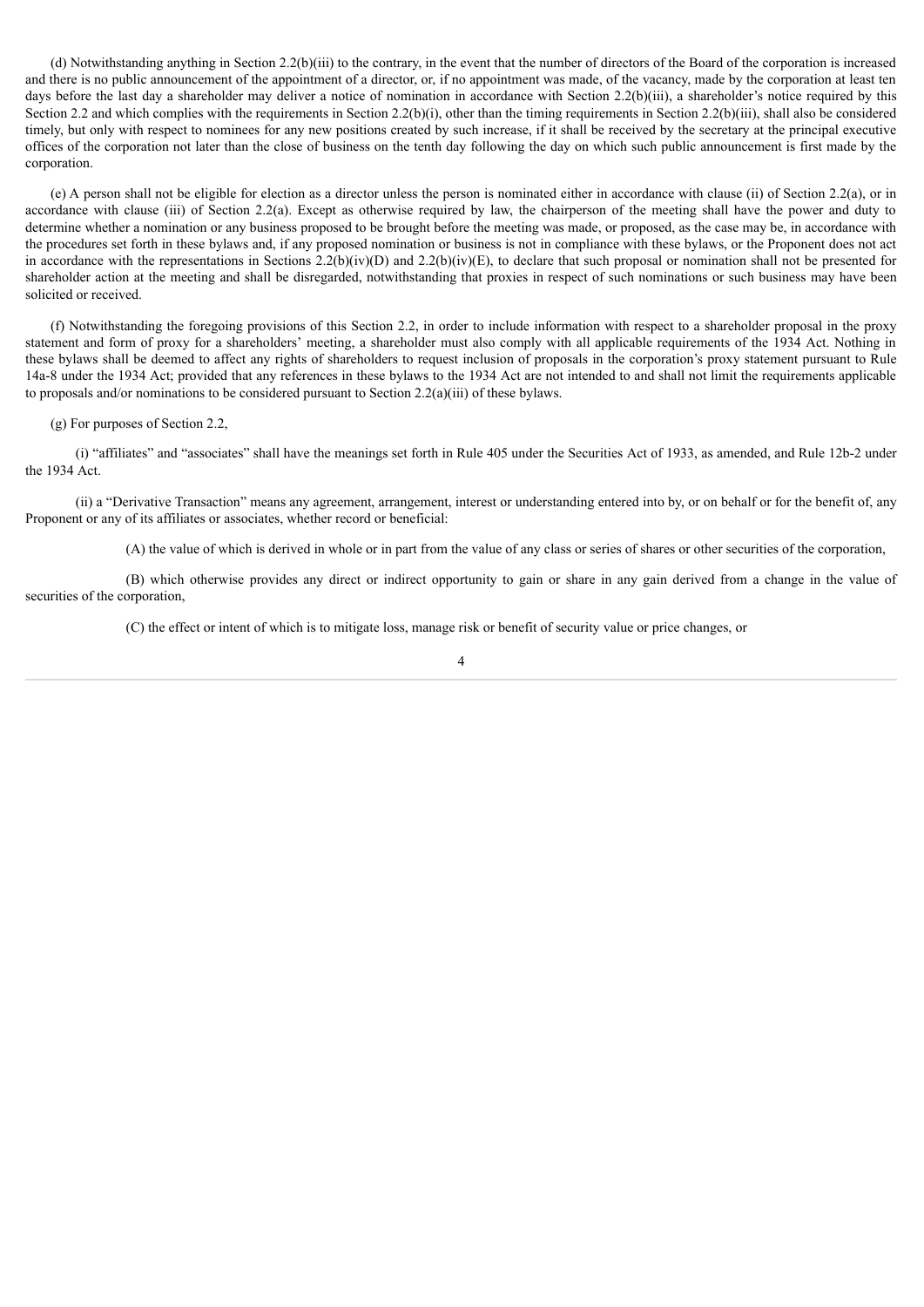(D) which provides the right to vote or increase or decrease the voting power of, such Proponent, or any of its affiliates or associates, with respect to any securities of the corporation, which agreement, arrangement, interest or understanding may include, without limitation, any option, warrant, debt position, note, bond, convertible security, swap, stock appreciation right, short position, profit interest, hedge, right to dividends, voting agreement, performance-related fee or arrangement to borrow or lend shares (whether or not subject to payment, settlement, exercise or conversion in any such class or series), and any proportionate interest of such Proponent in the securities of the corporation held by any general or limited partnership, or any limited liability company, of which such Proponent is, directly or indirectly, a general partner or managing member; and

(iii) "public announcement" shall mean disclosure in a press release reported by the Dow Jones News Service, Associated Press or comparable national news service or in a document publicly filed by the corporation with the United States Securities and Exchange Commission (the "SEC") pursuant to Section 13, 14 or 15(d) of the 1934 Act.

**Section 2.3. Special Meetings.** Special meetings of the shareholders may be called at any time by the Board, the chairperson of the Board, the president, or by the holders of shares entitled to cast not less than ten percent of the votes at such meeting. If a special meeting is called by any person or persons other than the Board, the request shall be in writing, specifying the time and place of such meeting and the general nature of the business proposed to be transacted, and shall be delivered personally or by registered mail to the chairperson of the Board, the president, any vice president or the secretary of the corporation. The officer receiving the request shall cause notice to be promptly given to the shareholders entitled to vote that a meeting will be held at a time requested by the person or persons calling the meeting, not less than 35 nor more than 60 days after receipt of the request. If the notice is not given within 20 days after receipt of the request, the person or persons requesting the meeting may give the notice. Nothing in this paragraph shall be construed as limiting, fixing or affecting the time when a meeting of shareholders called by action of the Board may be held.

**Section 2.4. Notice of Meetings.** Electronic notice, in accordance with Section 2.5, of each annual or special meeting of shareholders shall be given not less than ten nor more than 60 days before the date of the meeting to each shareholder entitled to vote thereat. Such notice shall state the place, date and hour of the meeting and (a) in the case of a special meeting, the general nature of the business to be transacted, and no other business may be transacted, or (b) in the case of the annual meeting, those matters which the Board, at the time of the mailing of the notice, intends to present for action by the shareholders, but, subject to the provisions of applicable law, any proper matter may be presented at the meeting for such action. The notice of any meeting at which directors are to be elected shall include the names of nominees intended at the time of the notice to be presented by the Board for election.

If action is proposed to be taken at any meeting for approval of (a) a contract or transaction in which a director has a direct or indirect financial interest, pursuant to Section 310 of the California Corporations Code, as amended (the "Code"), (b) an amendment of the articles of incorporation, pursuant to Section 902 of the Code, (c) a reorganization of the corporation, pursuant to Section 1201 of the Code, (d) a voluntary dissolution of the corporation, pursuant to Section 1900 of the Code, or (e) a distribution in dissolution other than in accordance with the rights of outstanding preferred shares, pursuant to Section 2007 of the Code, the notice shall also state the general nature of that proposal.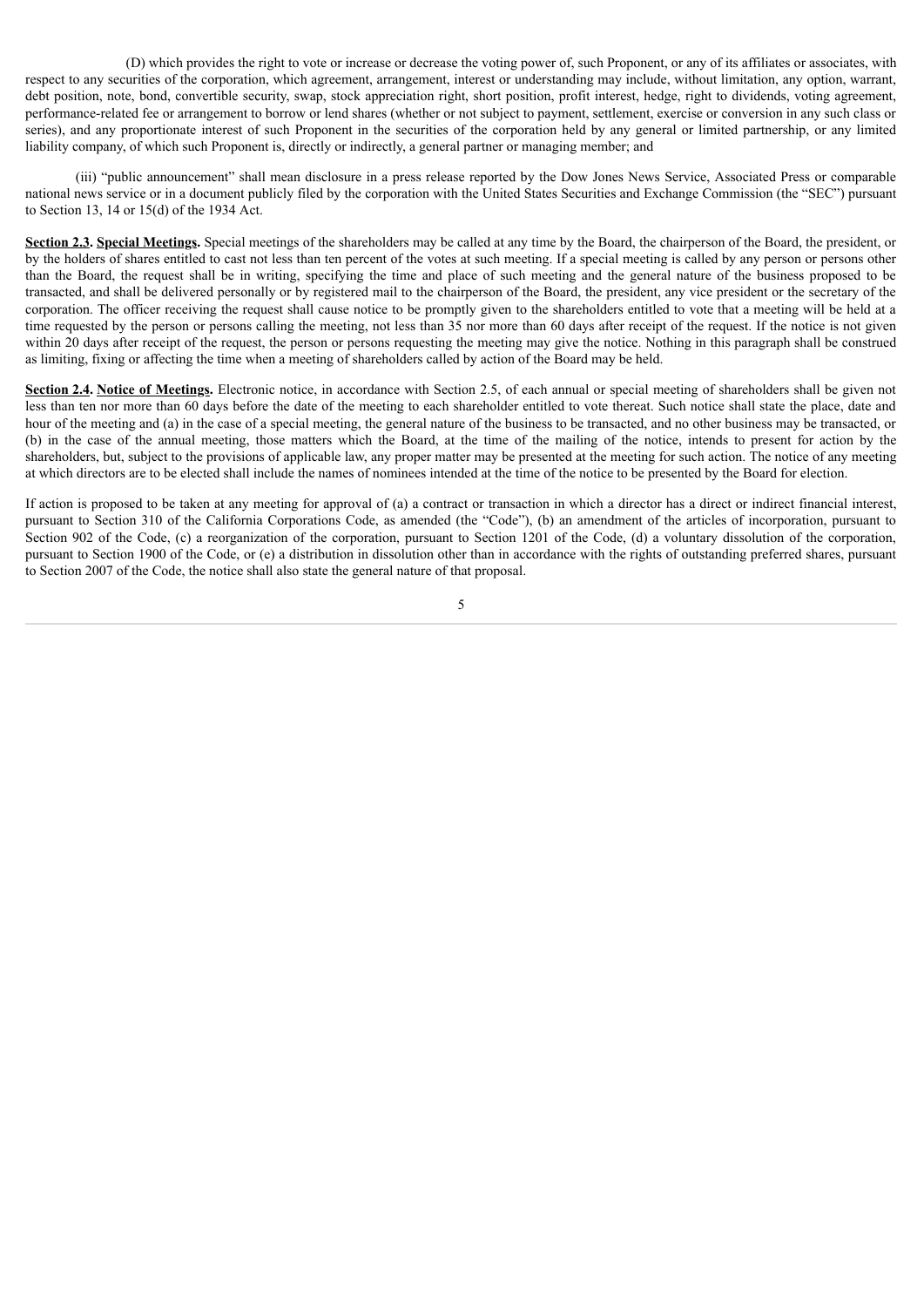**Section 2.5. Manner of Giving Notice.** Notice of a shareholders' meeting shall be given either in writing or by electronic transmission. If mailed, notice is given when deposited in the United States mail, postage prepaid, directed to the shareholder at the shareholder's address as it appears on the records of the corporation. If sent via electronic transmission, notice is given as of the sending time recorded at the time of transmission. Notice of the time, place, if any, and purpose of any meeting of shareholders (to the extent required) may be waived in writing, signed by the person entitled to notice thereof, or by electronic transmission by such person, either before or after such meeting, and will be waived by any shareholder by his or her attendance thereat in person, by remote communication, if applicable, or by proxy, except when the shareholder attends a meeting for the express purpose of objecting, at the beginning of the meeting, to the transaction of any business because the meeting is not lawfully called or convened. Any shareholder so waiving notice of such meeting shall be bound by the proceedings of any such meeting in all respects as if due notice thereof had been given.

**Section 2.6. Quorum.** A majority of the shares entitled to vote represented in person or by proxy, shall constitute a quorum at any meeting of shareholders. The shareholders present at a duly called or held meeting at which a quorum is present may continue to transact business until adjournment notwithstanding the withdrawal of enough shareholders to leave less than a quorum, if any action taken (other than adjournment) is approved by at least a majority of the shares required to constitute a quorum.

**Section 2.7. Adjourned Meeting and Notice Thereof.** Any shareholders' meeting, whether or not a quorum is present, may be adjourned from time to time, either by the chairperson of the meeting or by the vote of a majority of the shares represented either in person or by proxy at the meeting. At the adjourned meeting, the corporation may transact any business that might have been transacted at the original meeting.

When any meeting of shareholders, either annual or special, is adjourned to another time or place, notice need not be given of the adjourned meeting if the time and place are announced at the meeting at which the adjournment is taken. However, when any shareholders' meeting is adjourned for more than 45 days from the date set for the original meeting, or, if after adjournment a new record date is fixed for the adjourned meeting, notice of the adjourned meeting shall be given to each shareholder of record entitled to vote at the meeting.

**Section 2.8. Voting.** The shareholders entitled to notice of any meeting or to vote at any such meeting shall be only persons in whose name shares stand on the stock records of the corporation as of the record date determined in accordance with Section 2.9. Every person entitled to vote shall have the right to do so either in person, by remote communication, if applicable, or by an agent or agents authorized by a proxy granted in accordance with Section 2.12. An agent so appointed need not be a shareholder.

Voting of shares of the corporation shall in all cases be subject to the provisions of Sections 700 through 711, inclusive, of the Code.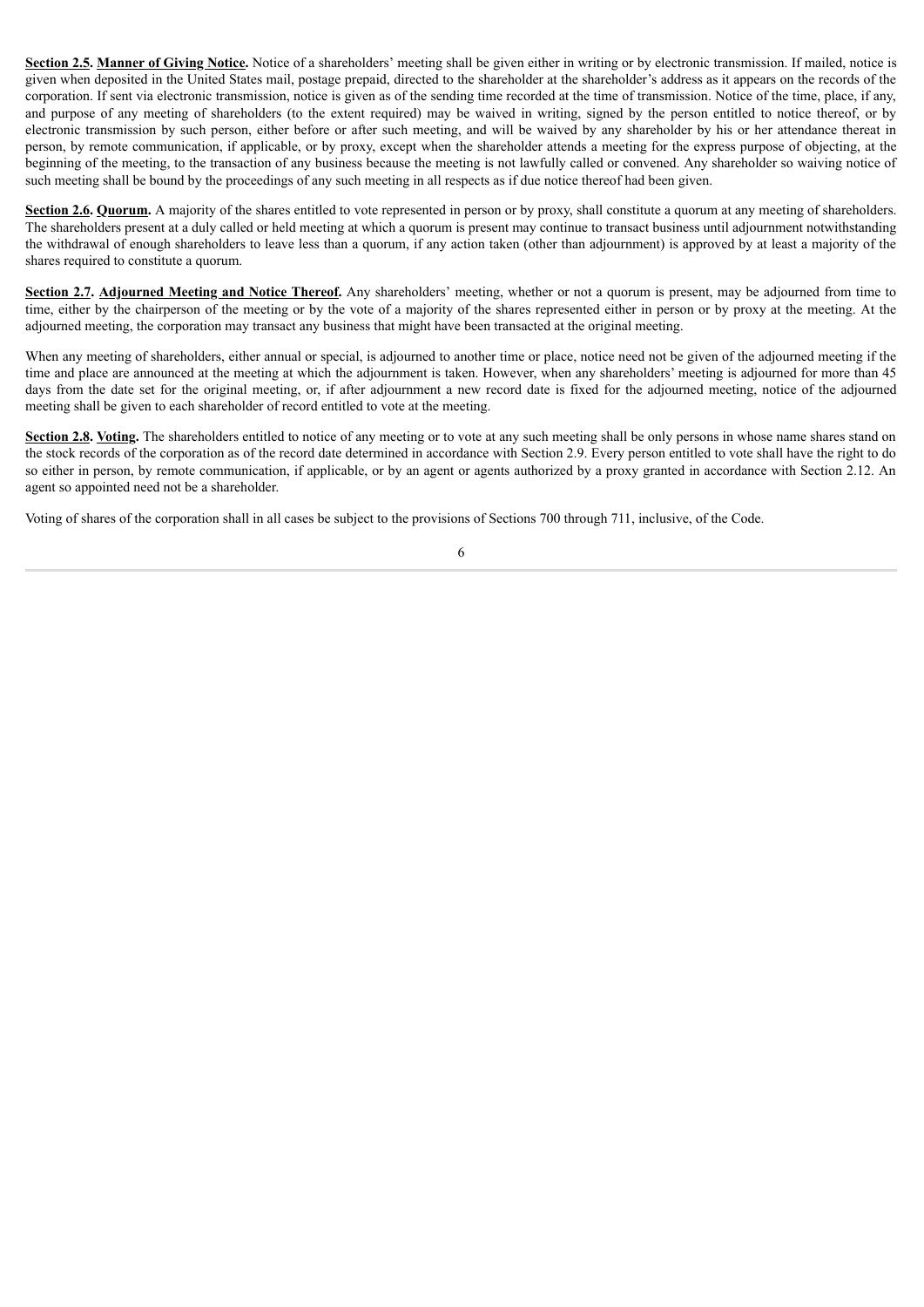On any matter any shareholder may vote part of the shares in favor of the proposal and refrain from voting the remaining shares or vote them against the proposal (other than the election of directors), but, if the shareholder fails to specify the number of shares which the shareholder is voting affirmatively, it will be conclusively presumed that the shareholder's approving vote is with respect to all shares that the shareholder is entitled to vote. If a quorum is present, the affirmative vote of the majority of the shares represented at the meeting and entitled to vote on any matter (which shares voting affirmatively shall also constitute at least a majority of the required quorum), other than the election of directors, shall be the act of the shareholders, unless the vote of a greater number or voting by classes is required by the Code or by the articles of incorporation.

Shareholders are prohibited from cumulating their votes in any election of directors of the corporation. In any election of directors, the candidates receiving the highest number of affirmative votes of the shares entitled to be voted for them, up to the number of directors to be elected, shall be elected. Votes against the director and votes withheld shall have no legal effect.

## **Section 2.9. Record Date.**

- (a) The Board may fix, in advance, a record date for the determination of the shareholders entitled to notice of any meeting or to vote or entitled to give written consent to corporate action without a meeting. The record date so fixed shall be not more than 60 days nor less than ten days prior to the date of the meeting. When a record date is so fixed, only shareholders of record on that date are entitled to notice of and to vote at the meeting or to give written consent to corporate action without a meeting, as the case may be, notwithstanding any transfer of shares on the books of the corporation after the record date. A record date for a meeting of shareholders shall apply to any adjournment of the meeting unless the Board fixes a new record date for the adjourned meeting. The Board shall fix a new record date if the meeting is adjourned for more than 45 days. If no record date is fixed by the Board, (i) the record date for determining shareholders entitled to notice of or to vote at a meeting of shareholders shall be at the close of business on the business day preceding the day on which notice of the meeting is given or, if notice is waived, the close of business on the business day preceding the day on which the meeting is held, and (ii) the record date for determining shareholders entitled to give consent pursuant to Section 2.11, when no prior action by the Board has been taken, shall be the day on which the first written consent is given.
- (b) The Board may fix, in advance, a record date for the determination of the shareholders entitled to receive payment of any dividend or other distribution, or allotment of any rights, or to exercise any rights in respect of any other lawful action. The record date so fixed shall be not more than 60 days prior to any such action. When a record date is so fixed, only shareholders of record on that date are entitled to receive the dividend, distribution, or allotment of rights, or to exercise rights, as the case may be, notwithstanding any transfer of shares on the books of the corporation after the record date. If no record date is fixed by the Board, the record date for determining shareholders for any such purpose shall be at the close of business on the day on which the Board adopts the resolution relating thereto, or the 60th day prior to the date of such other action, whichever is later.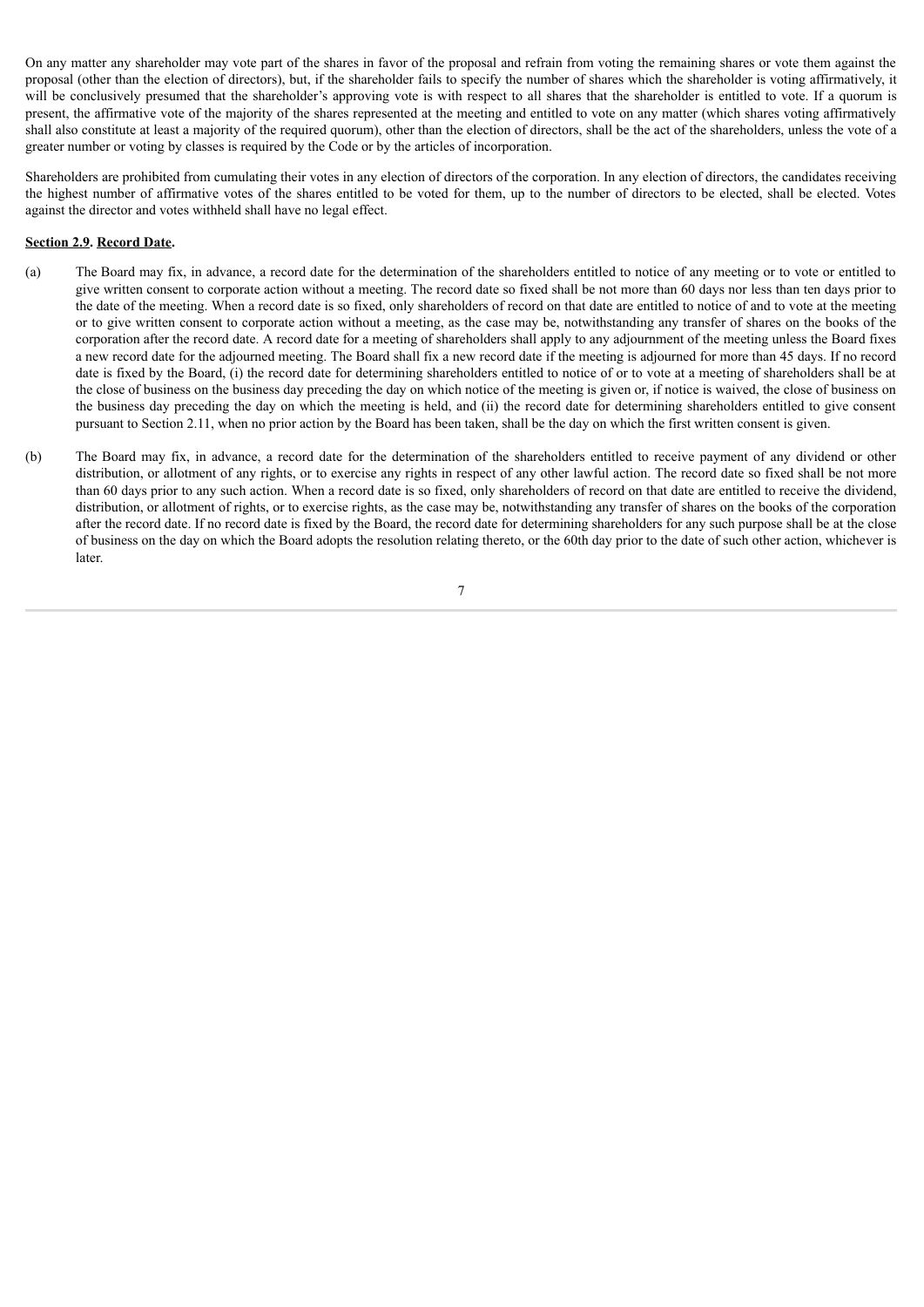**Section 2.10. Consent of Absentees.** The transactions of any meeting of shareholders, however called and noticed, and wherever held, are as valid as though had at a meeting duly held after regular call and notice, if a quorum is present either in person or by proxy, and if, either before or after the meeting, each of the persons entitled to vote, who was not present in person or by proxy, signs a written waiver of notice, or a consent to the holding of the meeting or an approval of the minutes thereof. All such waivers, consents or approvals shall be filed with the corporate records or made a part of the minutes of the meeting. Attendance of a person at a meeting shall constitute a waiver of notice of and presence at such meeting, except when the person objects, at the beginning of the meeting, to the transaction of any business because the meeting is not lawfully called or convened and except that attendance at a meeting is not a waiver of any right to object to the consideration of matters required by the Code to be included in the notice but not so included, if such objection is expressly made at the meeting. Neither the business to be transacted at, nor the purpose of, any regular or special meeting of shareholders need be specified in any written waiver of notice, consent to the holding of the meeting or approval of the minutes of the meeting, except that if action is taken or proposed to be taken for approval of any of those matters specified in the second paragraph of Section 2.4, the waiver of notice, consent or approval shall state the general nature of the proposal.

**Section 2.11. Action by Written Consent Without a Meeting.** Subject to Section 603 of the Code, any action which may be taken at any annual or special meeting of shareholders may be taken without a meeting and without prior notice if a consent in writing, setting forth the action so taken, is signed by the holders of the outstanding shares, or their proxies, having not less than the minimum number of votes that would be necessary to authorize or take such action at a meeting at which all shares entitled to vote thereon were present and voted. All such consents shall be filed with the secretary of the corporation and shall be maintained in the corporate records; provided that (a) unless the consents of all shareholders entitled to vote have been solicited in writing, notice of any shareholder approval without a meeting by less than unanimous consent shall be given, as provided by Section 603(b) of the Code, and (b) in the case of election of directors, such a consent shall be effective only if signed by the holders of all outstanding shares entitled to vote for the election of directors; provided that subject to applicable law, a director may be elected at any time to fill a vacancy on the Board that has not been filled by the directors, by the written consent of the holders of a majority of the outstanding shares entitled to vote for the election of directors. Any written consent may be revoked by a writing received by the secretary of the corporation prior to the time that written consents of the number of shares required to authorize the proposed action have been filed with the secretary.

**Section 2.12. Proxies.** Every person entitled to vote shares or execute written consents has the right to do so either in person or by one or more persons authorized by a written proxy executed and dated by such shareholder and filed with the secretary of the corporation prior to the convening of any meeting of the shareholders at which any such proxy is to be used or prior to the use of such written consent. A validly executed proxy which does not state that it is irrevocable continues in full force and effect unless: (a) revoked by the person executing it prior to the vote pursuant thereto, by a writing delivered to the corporation stating that the proxy is revoked or by a subsequent proxy executed by the person executing the prior proxy and presented to the meeting, or as to any meeting of shareholders, by attendance at such meeting and voting in person by the person executing the proxy; or (b) written notice of the death or incapacity of the maker of the proxy is received by the corporation before the vote pursuant thereto is counted; provided that no proxy shall be valid after the expiration of 11 months from the date of its execution unless otherwise provided in the proxy.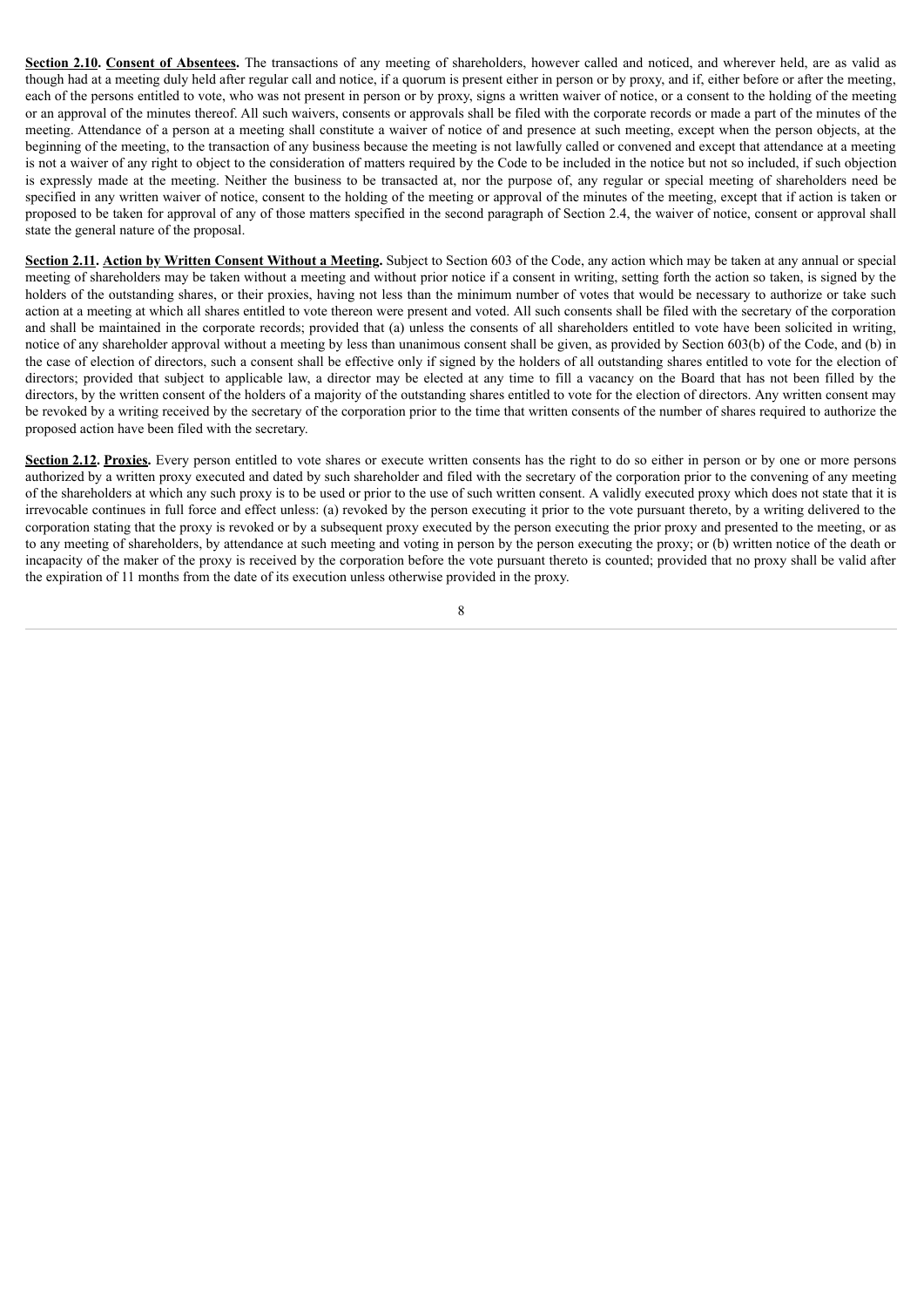**Section 2.13. Inspectors of Election.** In advance of any meeting of shareholders, the Board may appoint any persons other than nominees for office as inspectors of election to act at such meeting and any adjournment thereof. If no inspectors of election are so appointed, or if any persons so appointed fail to appear or refuse to act, the chairperson of any such meeting may, and on the request of any shareholder or shareholder's proxy shall, appoint inspectors of election at the meeting. The number of inspectors shall be either one or three. If inspectors are appointed at a meeting on the request of one or more shareholders or proxies, the holders of a majority of shares or their proxies present shall determine whether one or three inspectors are to be appointed.

The duties of such inspectors shall be as prescribed by Section 707(b) of the Code and shall include: determining the number of shares outstanding and the voting power of each; determining the shares represented at the meeting; determining the existence of a quorum; determining the authenticity, validity and the effect of proxies; receiving votes, ballots or consents; hearing and determining all challenges and questions in any way arising in connection with the right to vote; counting and tabulating all votes or consents; determining when the polls shall close; determining the result; and doing such acts as may be proper to conduct the election or vote with fairness to all shareholders. If there are three inspectors of election, the decision, act or certificate of a majority is effective in all respects as the decision, act or certificate of all. In the event that any person appointed as an inspector fails to appear or fails or refuses to act, the vacancy may, and on the request of any shareholder or a shareholder's proxy shall, be filled by appointment by the Board in advance of the meeting, or at the meeting by the chairperson of the Board.

**Section 2.14. Conduct of Meetings.** The president shall preside at all meetings of the shareholders and shall conduct each such meeting in a businesslike and fair manner, but shall not be obligated to follow any technical, formal or parliamentary rules or principles of procedure. The presiding officer's rulings on procedural matters shall be conclusive and binding on all shareholders, unless at the time of ruling a request for a vote is made to the shareholders entitled to vote and represented in person or by proxy at the meeting, in which case the decision of a majority of such shares shall be conclusive and binding on all shareholders. Without limiting the generality of the foregoing, the presiding officer shall have all the powers usually vested in the presiding officer of a meeting of shareholders.

## **ARTICLE III**

#### **Directors**

**Section 3.1. Powers.** Subject to the provisions of the Code and any limitations in the articles of incorporation and these bylaws relating to actions required to be approved by the shareholders or by the outstanding shares, the business and affairs of the corporation shall be managed and all corporate powers shall be exercised by or under the direction of the Board. The Board may delegate the management of the day-to-day operations of the business of the corporation to an officer, agent or other person provided that the business and affairs of the corporation shall be managed and all corporate powers shall be exercised under the ultimate direction of the Board. Without prejudice to such general powers, but subject to the same limitations, it is hereby expressly declared that the Board shall have the following powers in addition to the other powers enumerated in these bylaws:

## $\alpha$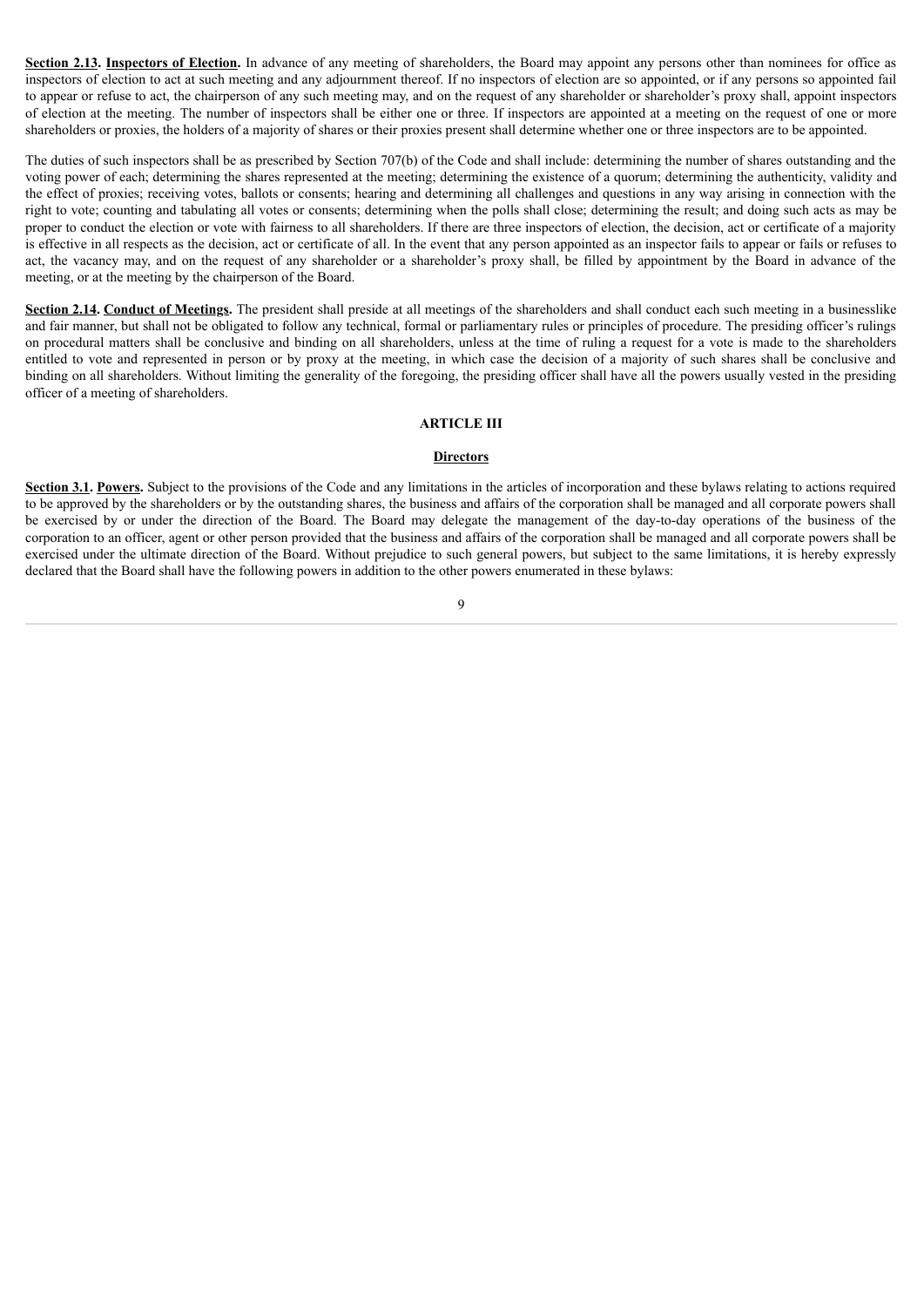- (a) to select and remove all the other officers, agents and employees of the corporation, prescribe any qualifications, powers and duties for them that are consistent with law, the articles of incorporation or these bylaws, fix their compensation, and require from them security for faithful service;
- (b) to conduct, manage and control the affairs and business of the corporation and to make such rules and regulations therefor not inconsistent with law, the articles of incorporation or these bylaws, as they may deem best;
- (c) to adopt, make and use a corporate seal, to prescribe the forms of certificates of stock, and to alter the form of such seal and of such certificates from time to time as in their judgment they may deem best;
- (d) to authorize the issuance of shares of stock of the corporation from time to time, upon such terms and for such consideration as may be lawful;
- (e) to borrow money and incur indebtedness for the purposes of the corporation, and to cause to be executed and delivered therefor, in the corporate name, promissory and capital notes, bonds, debentures, deeds of trust, mortgages, pledges, hypothecations or other evidences of debt and securities therefor and any agreements pertaining thereto;
- (f) to prescribe the manner in which and the person or persons by whom any or all of the checks, drafts, notes, contracts and other corporate instruments shall be executed;
- (g) to appoint and designate, by resolution adopted by a majority of the authorized number of directors, one or more committees, each consisting of two or more directors, including the appointment of alternate members of any committee who may replace any absent member at any meeting of the committee;
- (h) to provide for the compensation of directors for their services as such and may provide for the payment or reimbursement of any or all expenses reasonably incurred by them in attending meetings of the Board or of any committee of the Board or in the performance of their other duties as directors;
- (i) to change the principal executive and principal office for the transaction of the business of the corporation from one location to another as provided in Section 1.1 hereof; to fix and locate from time to time one or more subsidiary offices of the corporation within or outside of the State of California, as provided in Section 1.2 hereof; to designate any place within or outside of the State of California for the holding of any shareholders' meeting or meetings; and
- (j) generally, to do and perform every act or thing whatever that may pertain to or be authorized by the board of directors of a corporation incorporated under the laws of the State of California.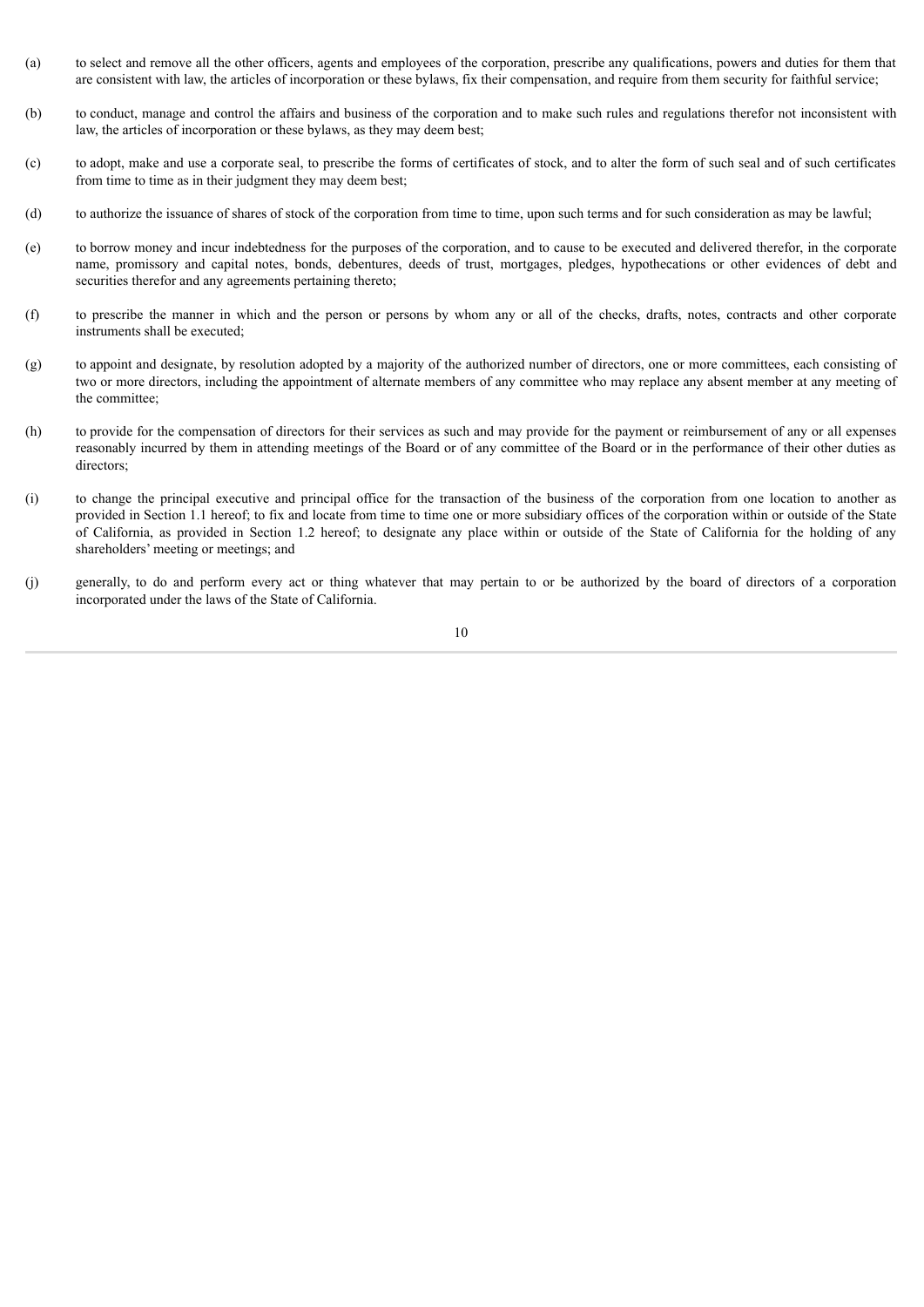**Section 3.2. Number and Qualification of Directors.** The authorized number of directors of the corporation shall not be less than nine nor more than seventeen, until this range is changed by an amendment of the articles of incorporation or by a bylaw amending this Section 3.2 duly adopted by the vote or written consent of holders of a majority of the outstanding shares entitled to vote. The exact number of directors shall be fixed from time to time within the range specified in the articles of incorporation or in this Section 3.2: (i) by a resolution duly adopted by the Board or the vote of a majority of the shares entitled to vote represented at a duly held meeting of shareholders at which a quorum is present, or by the written consent of the holders of a majority of the outstanding shares entitled to vote; (ii) by a bylaw or amendment thereof duly adopted by the Board; or (iii) by approval of the shareholders (as defined in Section 153 of the Code).

**Section 3.3. Nominations of Directors.** Nominations for election of members of the Board may be made by the Board or by any holder of any outstanding class of capital stock of the corporation entitled to vote for the election of directors. Nominations for election of members of the Board may be made at an annual meeting of shareholders in accordance with Section 2.2.

**Section 3.4. Election and Term of Office.** The directors shall be elected at each annual meeting of shareholders, but if any annual meeting is not held or the directors are not elected thereat, the directors may be elected at any special meeting of shareholders held for that purpose. Each director shall hold office until the next annual meeting and until a successor has been elected and qualified. Notwithstanding the rule stated herein that directors shall be elected annually, each director continuing to serve as such at the time of an annual or special meeting of the shareholders shall nevertheless continue as a director until the expiration of the term to which he or she was previously elected by the shareholders, or until his or her earlier prior death, resignation or removal.

**Section 3.5. Vacancies.** Vacancies on the Board, except for a vacancy created by the removal of a director, may be filled by a majority of the remaining directors, though less than a quorum, or by a sole remaining director, and each director so elected shall hold office until the next annual meeting and until such director's successor has been elected and qualified. A vacancy on the Board created by the removal of a director may only be filled by the vote of a majority of the shares entitled to vote represented at a duly held meeting at which a quorum is present, or by the written consent of the holders of all of the outstanding shares.

The shareholders may elect a director or directors at any time to fill any vacancy or vacancies not filled by the directors. Any such election by written consent other than to fill a vacancy created by removal requires the consent of a majority of the outstanding shares entitled to vote.

Any director may resign effective upon giving written notice to the chairperson of the Board, the president, secretary, or the Board, unless the notice specifies a later time for the effectiveness of such resignation. If the Board accepts the resignation of a director tendered to take effect at a future time, the Board or the shareholders shall have power to elect a successor to take office when the resignation is to become effective.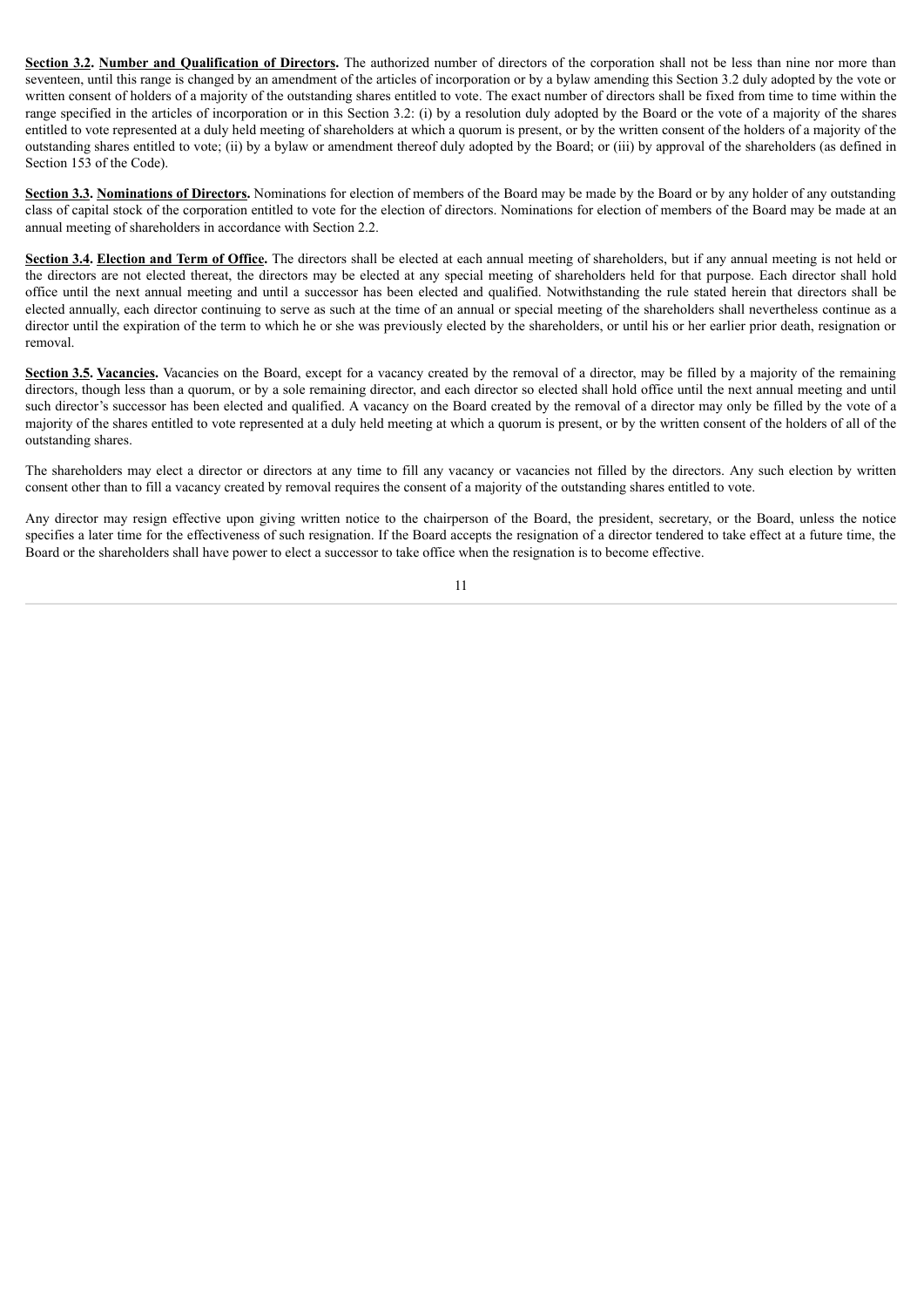A vacancy or vacancies on the Board shall be deemed to exist in case of the death, resignation or removal of any director, or if the authorized number of directors is increased, or if the shareholders fail, at any annual or special meeting of shareholders at which any director or directors are elected, to elect the full authorized number of directors to be voted for at that meeting.

The Board may declare vacant the office of a director who has been declared of unsound mind by an order of court or convicted of a felony.

No reduction of the authorized number of directors shall have the effect of removing any director prior to the expiration of the director's term of office.

**Section 3.6. Place of Meetings.** Regular or special meetings of the Board shall be held at any place within or outside the state of California which has been designated in the notice of meeting or if there is no notice, at the principal executive office of the corporation, or at a place or no place, as designated by resolution of the Board or by the written consent of all members of the Board, or may be held by means of remote communication. Any regular or special meeting is valid wherever held (including by means of remote communication) if held upon written consent of all members of the Board given either before or after the meeting and filed with the secretary of the corporation.

**Section 3.7. Regular Meetings.** Immediately following each annual meeting of shareholders, the Board shall hold a regular meeting for the purpose of organization, any desired election of officers and the transaction of other business. Notice of this meeting shall not be required.

Other regular meetings of the Board shall be held from time to time by resolution of the Board or by written consent of all members of the Board. In the absence of such designation, regular meetings shall be held at the principal executive offices of the corporation. Special meetings of the Board may be held either at a place so designated, within the State of California, or at the principal executive office. There shall be no required notice period for any regular meeting of the Board.

**Section 3.8. Special Meetings.** Special meetings of the Board for any purpose or purposes may be called at any time by the chairperson of the Board, the Lead Independent Director (as defined below) (if appointed), the president, any vice president, the secretary or by any two directors.

The person or persons calling a special meeting of the Board shall, at least 24 hours before the meeting, give notice thereof by any usual means of communication. Such notice may be communicated, without limitation, in person; by telephone, facsimile, or other electronic transmission; by mail or private carrier; or in the manner and to the extent permitted by applicable law.

Special meetings may be held without notice by the waiver of notice by the directors.

**Section 3.9. Quorum.** A majority of the authorized number of directors constitutes a quorum of the Board for the transaction of business, except to adjourn as hereinafter provided. Every act or decision done or made by a majority of the directors present at a meeting duly held at which a quorum is present shall be regarded as the act of the Board, unless a greater number be required by the articles of incorporation and subject to the provisions of Section 310 of the Code (as to approval of contracts or transactions in which a director has a direct or indirect material financial interest) and Section 317(e) of the Code (as to indemnification of directors). A meeting at which a quorum is initially present may continue to transact business notwithstanding the withdrawal of directors, if any action taken is approved by at least a majority of the required quorum for such meeting.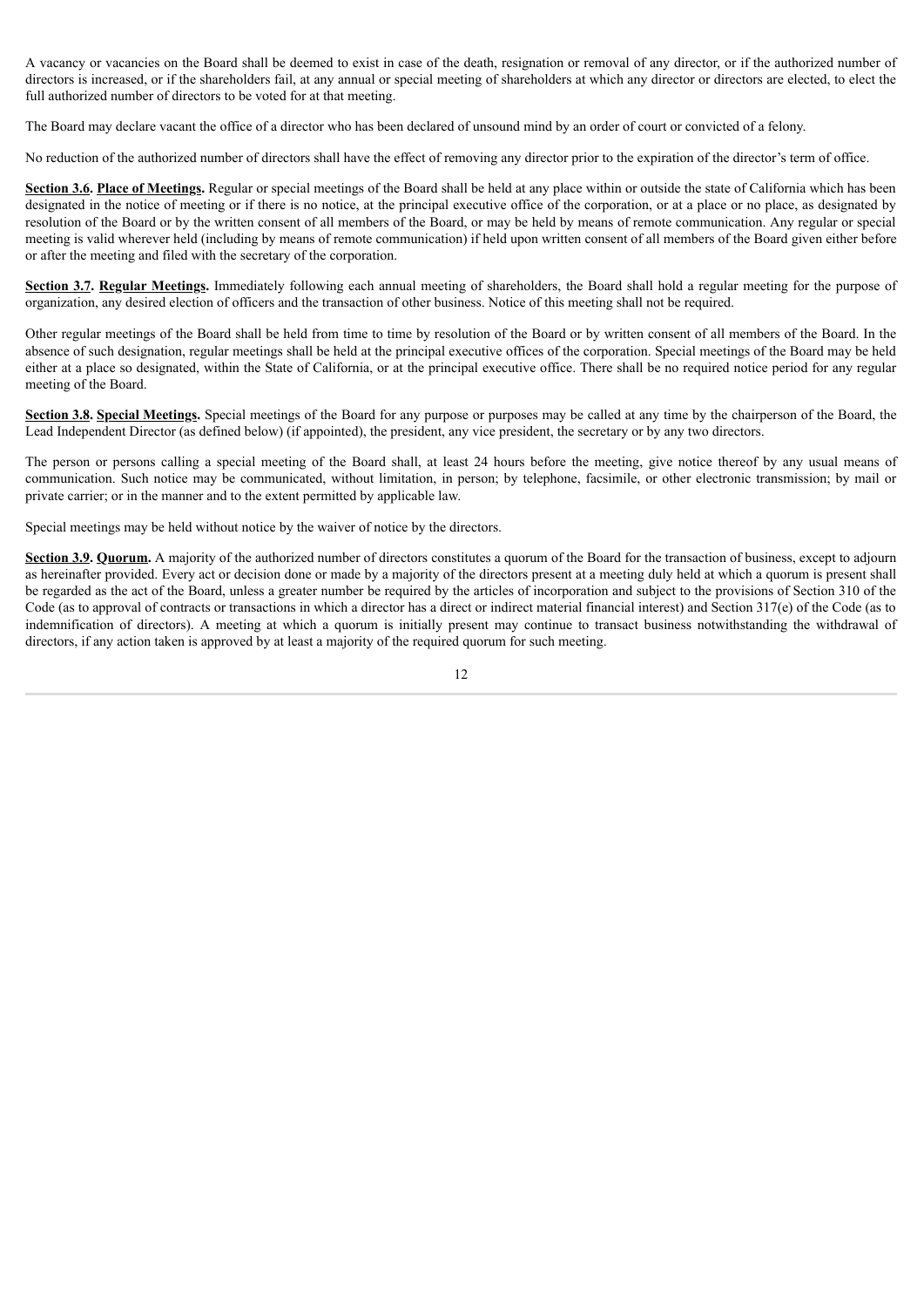**Section 3.10. Participation in Meetings by Remote Communication.** Members of the Board may participate in a meeting through use of a conference telephone or similar communications equipment or other means of remote communication not prohibited by applicable law, so long as all members participating in such meeting can hear one another. Participation in a meeting pursuant to this Section 3.10 constitutes presence in person at such meeting.

**Section 3.11. Waiver of Notice.** Notice of a meeting need not be given to any director who signs a waiver of notice or a consent to holding the meeting or an approval of the minutes of the meeting, whether before or after the meeting, or who attends the meeting without protesting, before the meeting or at its commencement, the lack of notice to such director. All such waivers, consents or approvals shall be filed with the corporate records or made a part of the minutes of the meeting.

**Section 3.12. Adjournment.** A majority of the directors present, whether or not a quorum is present, may adjourn any directors' meeting to another time and/or place. Notice of the time and/or place of holding an adjourned meeting need not be given, unless the meeting is adjourned for more than twenty-four hours, in which case notice of the time and place shall be given before the time of the adjourned meeting to the directors who were not present at the time of the adjournment.

**Section 3.13. Action Without Meeting.** Any action required or permitted to be taken at any meeting of the Board or a duly authorized committee thereof by the Board or such duly authorized committee thereof may be taken without a meeting if all members of the Board or such committee shall consent in writing to such action. Such written consent or consents shall be filed with the minutes of the proceedings of the Board or committee, as the case may be. Such action by written consent shall have the same effect as a unanimous vote of the board.

**Section 3.14. Fees and Compensation.** Directors and members of committees shall be entitled to such compensation, if any, for their services, and such reimbursement for expenses, as may be fixed or determined by the Board. This Section 3.14 shall not be construed to preclude any director from serving the corporation in any other capacity as an officer, agent, employee or otherwise, and receiving compensation for those services.

**Section 3.15. Rights of Inspection.** Every director of the corporation shall have the right at any reasonable time to inspect and copy all books, records and documents of the corporation and to inspect the physical properties of the corporation and also of its subsidiary corporations, domestic or foreign. Such inspection by a director may be made in person or by agent or attorney, and the right of inspection includes the right to copy and make extracts.

**Section 3.16. Removal of Director without Cause.** Subject to any limitation imposed by applicable law, the Board or any individual director or directors may be removed with or without cause by the affirmative vote of the holders of at least 66 2/3 percent of the then-outstanding shares of capital stock of the corporation entitled to vote generally at an election of directors.

**Section 3.17. Chairperson.** The chairperson of the Board, if appointed and when present, shall preside at all meetings of the Board and exercise and perform such other powers and duties as may be assigned from time to time by the Board.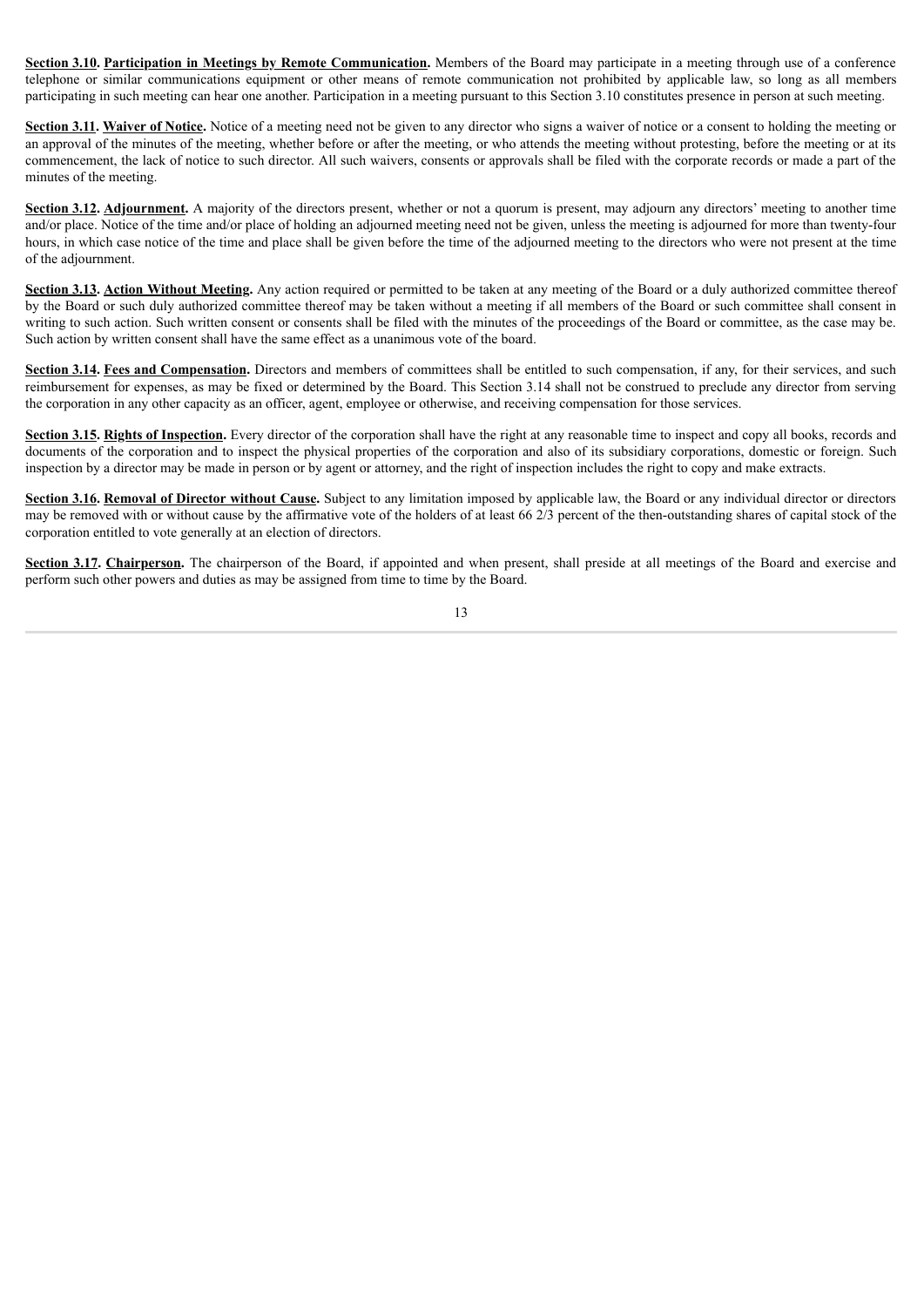**Section 3.18. Vice Chairperson.** The vice chairperson of the Board, if appointed and when present, shall, in the absence of the chairperson of the Board, preside at all meetings of the Board and shareholders and exercise and perform such other powers and duties as may be assigned from time to time by the Board.

**Section 3.19. Lead Independent Director.** The chairperson of the Board, or if the chairperson is not an independent director, one of the independent directors, may be designated by the independent members of the Board as lead independent director annually or until replaced by such members of the Board ("Lead Independent Director"), but such election shall not be required. The Lead Independent Director may be removed as Lead Independent Director by vote of a majority of the independent members of the Board. If appointed, the Lead Independent Director will serve as chairperson of Board meetings in the absence of both the chairperson and the vice chairperson of the Board or otherwise at their request, preside over meetings of the independent directors, and perform such other duties as may be established or delegated by the Board from time to time. For purposes of this Section, "independent" has the meaning set forth in the Nasdaq Stock Market listing rules, unless the corporation's common stock ceases to be listed on the Nasdaq Stock Market and is listed on another exchange, in which case such exchange's definition of "independent" shall apply.

## **ARTICLE IV**

#### **Officers**

**Section 4.1 Officers.** The officers of the corporation shall be a president, a secretary and a chief financial officer. The corporation may also have, at the discretion of the Board, a chairperson of the Board, a vice chairperson of the Board, one or more vice presidents, one or more assistant secretaries, one or more assistant financial officers and such other officers as may be elected or appointed in accordance with the provisions of Section 4.3.

**Section 4.2. Appointment.** The officers of the corporation, except such officers as may be appointed in accordance with the provisions of Section 4.3 or Section 4.5, shall be chosen by, and shall serve at the pleasure of, the Board, and shall hold their respective offices until their resignation, removal or other disqualification from service, or until their respective successors shall be appointed, subject to the rights, if any, of an officer under any contract of employment.

**Section 4.3. Subordinate Officers.** The Board may appoint, or may empower the president to appoint, such other officers as the business of the corporation may require, each to hold office for such period, have such authority and perform such duties as are provided in these bylaws or as the Board may from time to time determine.

**Section 4.4. Removal and Resignation.** Subject to the rights, if any, of an officer under any contract of employment, any officer may be removed, either with or without cause, by the Board at any time, or by any officer upon whom such power of removal may be conferred by the Board.

Any officer may resign at any time by giving written notice to the Board or to the president, or to the secretary of the corporation without prejudice to the rights, if any, of the corporation under any contract to which the officer is a party. Any such resignation shall take effect at the date of the receipt of such notice by the Board or by the president, or by the secretary of the corporation, or at any later time specified therein; and, unless otherwise specified therein, the acceptance of such resignation shall not be necessary to make it effective.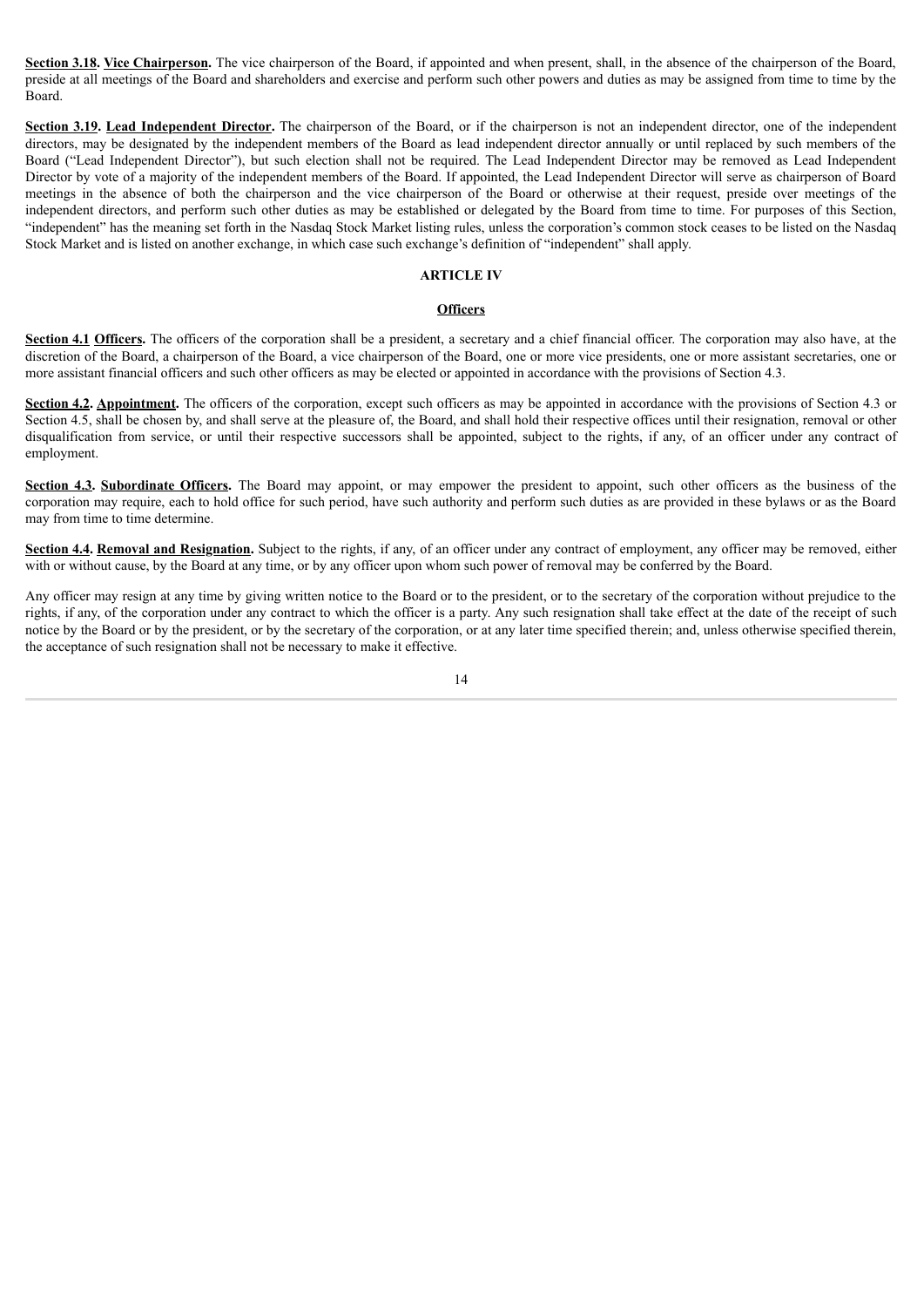**Section 4.5. Vacancies.** A vacancy in any office because of death, resignation, removal, disqualification or any other cause shall be filled in the manner prescribed in these bylaws for regular appointment to such office.

**Section 4.6. President.** Subject to such powers, if any, as may be given by the Board to the chairperson of the Board, if there shall be such an officer, the president is the general manager and chief executive officer of the corporation and has, subject to the control of the Board, general supervision, direction and control of the business and affairs of the corporation. The president shall preside at all meetings of the shareholders and in the absence of both the chairperson of the Board and the vice chairperson, or if there be none, at all meetings of the Board. The president has the general powers and duties of management usually vested in the office of president and chief executive officer of a corporation and such other powers and duties as may be prescribed by the Board.

**Section 4.7. Vice President.** In the absence or disability of the president, the vice presidents in order of their rank as fixed by the Board or, if not ranked, the vice president designated by the Board, shall perform all the duties of the president and, when so acting, shall have all the powers of, and be subject to all the restrictions upon, the president. The vice presidents shall have such other powers and perform such other duties as from time to time may be prescribed for them respectively by these bylaws, the Board, the president or the chairperson of the Board.

**Section 4.8. Secretary.** The secretary shall keep or cause to be kept, at the principal executive office or such other place as the Board may order, a book of minutes of all meetings of shareholders, the Board and its committees, with the time and place of holding, whether regular or special, and, if special, how authorized, the notice or waivers of notice thereof given, the names of those present at the Board and committee meetings, the number of shares present or represented at shareholders' meetings, and the proceedings thereof.

The secretary shall keep, or cause to be kept, a copy of these bylaws of the corporation at the principal executive office or business office in accordance with Section 213 of the Code. The secretary shall keep, or cause to be kept, at the principal executive office or at the office of the corporation's transfer agent or registrar, if one is appointed, a record of its shareholders, or a duplicate record of its shareholders, giving the names and addresses of all shareholders and the number and class of shares held by each.

The secretary shall give, or cause to be given, notice of all the meetings of the shareholders, of the Board and of any committees thereof required by these bylaws or by law to be given, shall keep the seal of the corporation in safe custody, and shall have such other powers and perform such other duties as may be prescribed by the Board.

**Section 4.9.** Assistant Secretary. The assistant secretary or the assistant secretaries, in the order of their seniority, shall, in the absence or disability of the secretary, or in the event of such officer's refusal to act, perform the duties and exercise the powers of the secretary and shall have such additional powers and discharge such duties as may be assigned from time to time by the president or by the Board.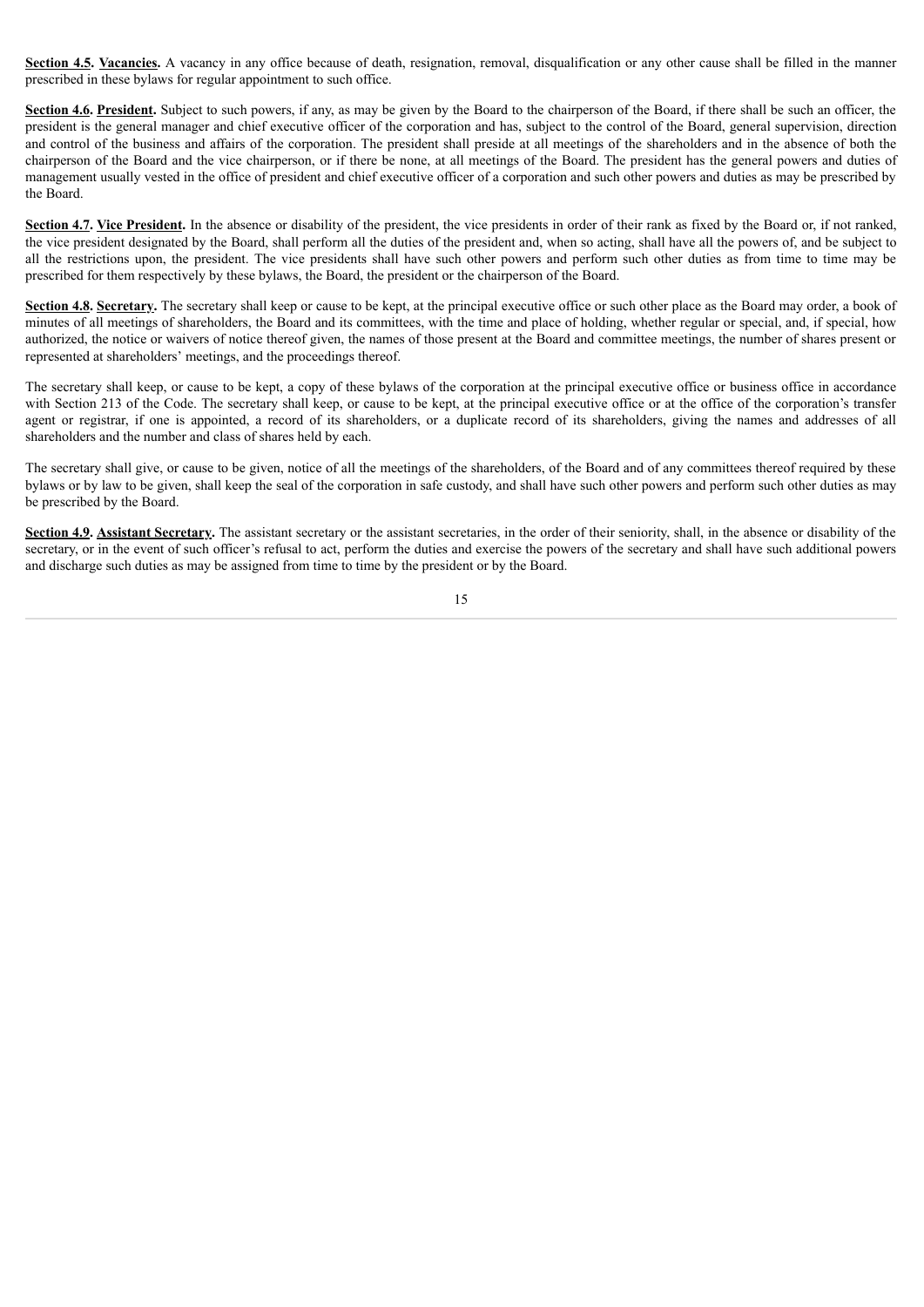**Section 4.10. Chief Financial Officer.** The chief financial officer shall keep and maintain, or cause to be kept and maintained, adequate and correct books and records of the properties and financial and business transactions of the corporation, including accounts of its assets, liabilities, receipts, disbursements, gains, losses, capital, retained earnings and shares, and shall send or cause to be sent to the shareholders of the corporation such financial statements and reports that by law or these bylaws are required to be sent to them. The books of account shall at all times be open to inspection by any director of the corporation.

The chief financial officer shall deposit all monies and other valuables in the name and to the credit of the corporation with such depositories as may be designated by the Board. The chief financial officer shall disburse the funds of the corporation as may be ordered by the Board, shall render to the president and directors, whenever they request it, an account of all transactions engaged in as chief financial officer and of the financial condition of the corporation, and shall have such other powers and perform such other duties as may be prescribed by the Board.

**Section 4.11. Assistant Financial Officer.** The assistant financial officer or the assistant financial officers, in the order of their seniority, shall, in the absence or disability of the chief financial officer, or in the event of such officer's refusal to act, perform the duties and exercise the powers of the chief financial officer, and shall have such additional powers and discharge such duties as may be assigned from time to time by the president or by the Board.

Section 4.12. Salaries. The salaries of the officers shall be fixed from time to time by the Board or a duly authorized committee thereof and no officer shall be prevented from receiving such salary by reason of the fact that such officer is also a director of the corporation.

**Section 4.13. Officers Holding More Than One Office.** Any one person may hold any number of offices of the corporation at one time unless specifically prohibited therefrom by law.

**Section 4.14. Inability to Act.** In the case of absence or inability to act of any officer of the corporation and of any person herein authorized to act in his or her place, the Board may from time to time delegate the powers or duties of such officer to any other officer, or any director or other person whom it may select.

## **ARTICLE V**

#### **Committees**

**Section 5.1**. **Committees of Directors**. The Board may, by resolution adopted by a majority of the authorized number of directors, designate one or more committees, each consisting of two or more directors, to serve at the pleasure of the Board. The Board may designate one or more directors as alternate members of any committees, who may replace any absent member at any meeting of the committee. Any committee, to the extent provided in the resolution of the Board, shall have all the authority of the Board, except with respect to: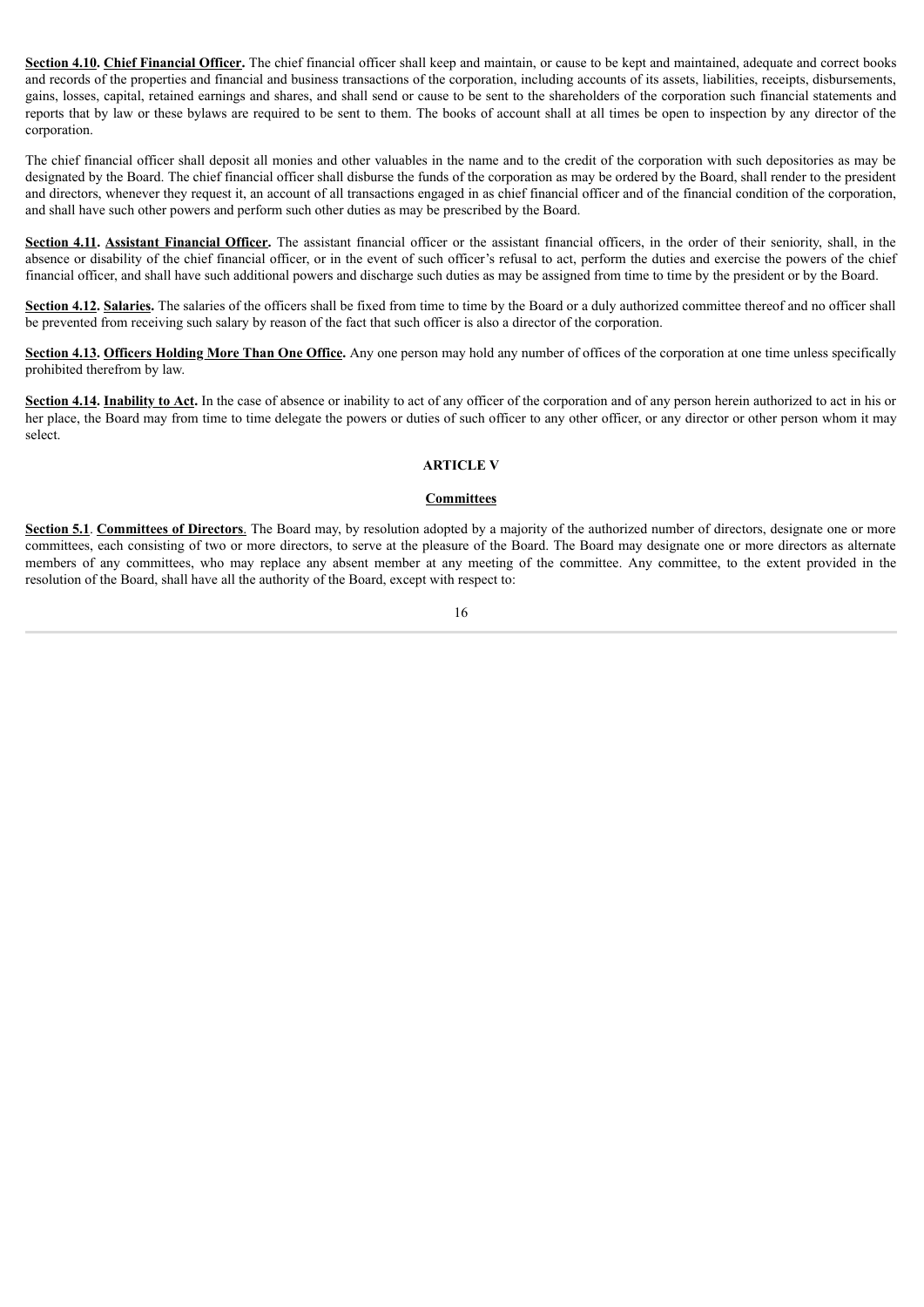- (a) the approval of any action which, under the Code, also requires shareholders' approval or approval of the outstanding shares;
- (b) the filling of vacancies on the Board or in any committee;
- (c) the fixing of compensation of the directors for serving on the Board or on any committee;
- (d) the amendment or repeal of bylaws or the adoption of new bylaws;
- (e) the amendment or repeal of any resolution of the Board which by its express terms is not so amendable or reparable;
- (f) the appointment of committees of the Board or the members thereof;
- (g) a distribution to the shareholders of the corporation, except at a rate or in a periodic amount or within a price range determined by the Board; or
- (h) the appointment of any other committees of the Board or the members of these committees.

**Section 5.2**. **Meetings and Action of Committees**. Meetings and action of committees shall be governed by, and held and taken in accordance with, the provisions of Article III of these bylaws, with such changes in the context of those bylaws as are necessary to substitute the committee and its members for the Board and its members, except that the time of regular meetings of committees may be determined either by resolution of the Board or by resolution of the committee; special meetings of committees may also be called by resolution of the Board or by resolution of the committee; and notice of special meetings of committees shall also be given to all alternate members, who shall have the right to attend all meetings of the committee. The Board or a committee may adopt rules for the governance of the committee not inconsistent with the provisions of these bylaws.

## **ARTICLE VI**

#### **Indemnification**

**Section 6.1. Definitions.** For use in this Article VI, certain terms are defined as follows:

(a) "Agent": A director, officer, employee or agent of the corporation or a person who is or was serving at the request of the corporation as a director, officer, employee or agent of another foreign or domestic corporation, partnership, joint venture, trust, or other enterprise (including service with respect to employee benefit plans and service on creditors' committees with respect to any proceeding under the United States Bankruptcy Code of 1978, as amended, assignment for the benefit of creditors or other liquidation of assets of a debtor of the corporation), or a person who was a director, officer, employee or agent of a foreign or domestic corporation which was a predecessor corporation of the corporation or of another enterprise at the request of the predecessor corporation.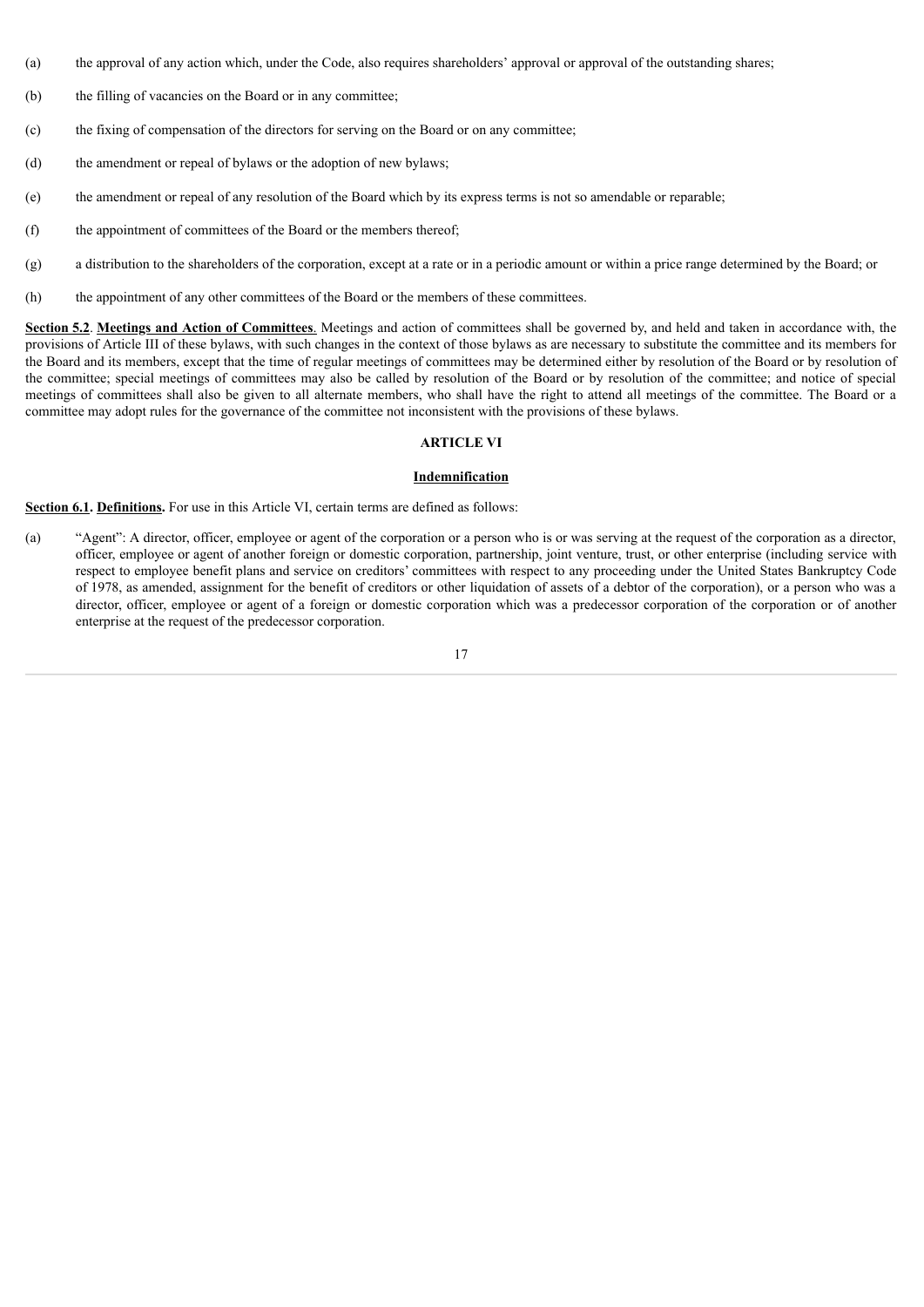- (b) "Loss": All expenses, liabilities, and losses including attorneys' fees, judgments, fines, Employee Retirement Income Security Act excise taxes and penalties, amounts paid or to be paid in settlement, any interest, assessments, or other charges imposed thereon, and any federal, state, local, or foreign taxes imposed on any Agent as a result of the actual or deemed receipt of any payments under this Article.
- (c) "Proceeding": Any threatened, pending or completed action, suit or proceeding including any and all appeals, whether civil, criminal, administrative or investigative.

**Section 6.2. Right to Indemnification.** Each person who is or was a director or officer of the corporation (or was serving at the request of the corporation as a director or officer of another foreign or domestic corporation, partnership, joint venture, trust or other enterprise) including any current or former director or officer who was or is a party or is threatened to be made a party to or is involved (as a party, witness or otherwise) in any Proceeding, by reason of the fact that he or she, or a person of whom he or she is the legal representative, is or was an Agent, is entitled to indemnification. In such cases, such person shall be indemnified and held harmless by the corporation to the fullest extent authorized by law. The right to indemnification conferred in this Article VI shall be a contract right. It is the corporation's intention that these bylaws provide indemnification in excess of that expressly permitted by Section 317 of the Code, as authorized by the corporation's articles of incorporation.

**Section 6.3. Authority to Advance Expenses.** The right to indemnification provided in Section 6.2 of these bylaws shall include the right to be paid, in advance of a Proceeding's final disposition, expenses incurred in defending that Proceeding; provided that if required by the California General Corporation Law, as amended, the payment of expenses in advance of the final disposition of the Proceeding shall be made only upon delivery to the corporation of an undertaking by or on behalf of the person entitled to indemnification hereunder to repay such amount if it shall ultimately be determined that he or she is not entitled to be indemnified by the corporation as authorized under this Article VI or otherwise. The indemnified party's obligation to reimburse the corporation for advances shall be unsecured and no interest shall be charged thereon.

**Section 6.4. Right of Claimant to Bring Suit.** If a claim under Section 6.2 or 6.3 of these bylaws is not paid in full by the corporation within 30 days after a written claim has been received by the corporation, the claimant may at any time thereafter bring suit against the corporation to recover the unpaid amount of the claim and, if successful in whole or in part, the claimant shall be entitled to be paid also the expenses (including attorneys' fees) of prosecuting such claim. It shall be a defense to any such action (other than an action brought to enforce a claim for expenses incurred in defending a Proceeding in advance of its final disposition where the required undertaking has been tendered to the corporation) that the claimant has not met the standards of conduct that make it permissible under the California General Corporation Law for the corporation to indemnify the claimant for the amount claimed. The burden of proving such a defense shall be on the corporation. Neither the failure of the corporation (including its board of directors, independent legal counsel, or its shareholders) to have made a determination prior to the commencement of such action that the indemnification of the claimant is proper under the circumstances because he or she has met the applicable standard of conduct set forth in the California General Corporation Law, nor an actual determination by the corporation (including its board of directors, independent legal counsel, or its shareholders) that the claimant has not met such applicable standard of conduct, shall be a defense to the action or create a presumption that claimant has not already met the applicable standard of conduct.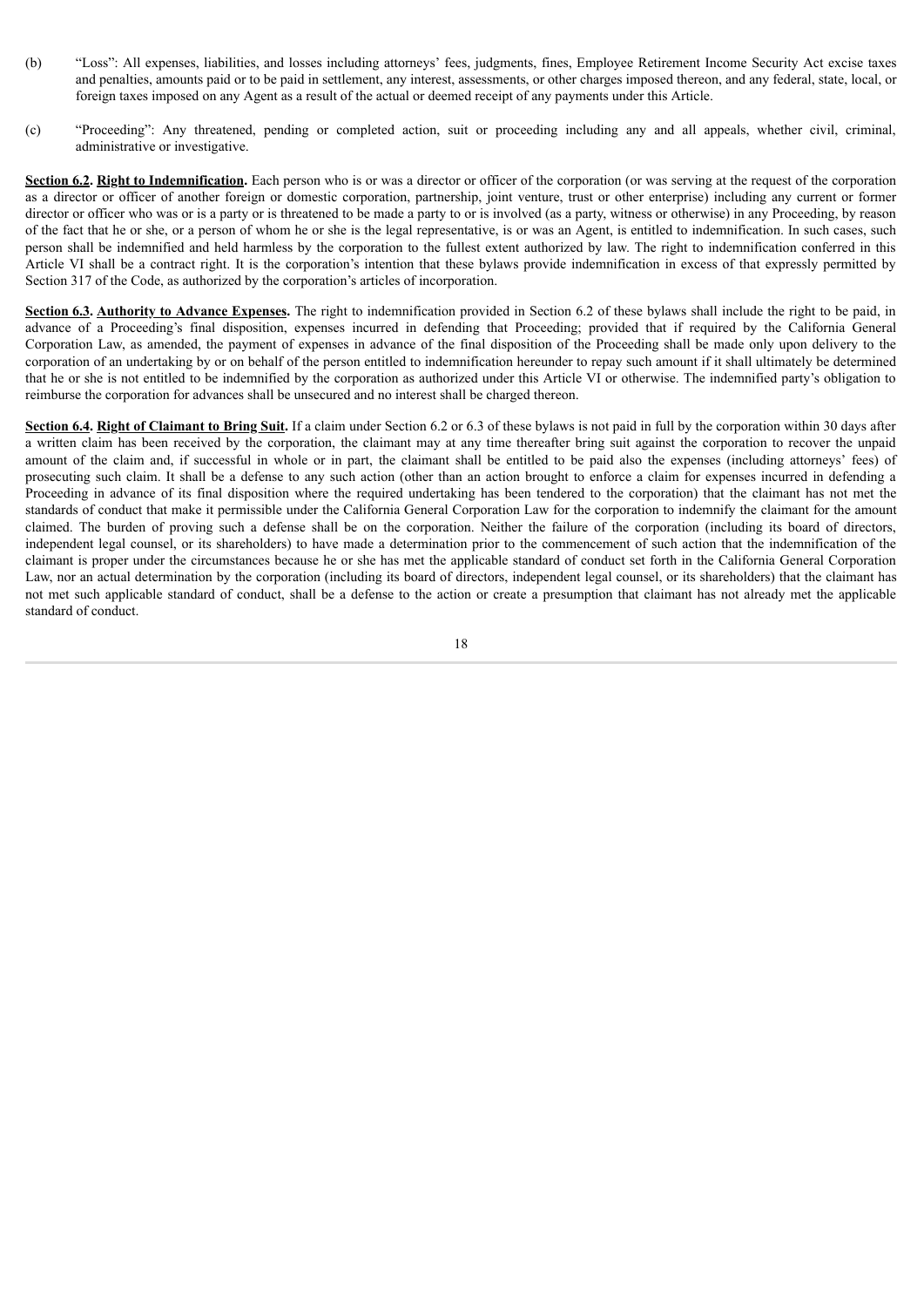**Section 6.5. Provisions Nonexclusive.** The rights conferred on any person by this Article V shall not be exclusive of any other rights that such person may have or hereafter acquire under any statute, provision of the articles of incorporation, agreement, vote of shareholders or disinterested directors, or otherwise, both as to action in an official capacity and as to action in another capacity while holding such office. To the extent that any provision of the articles of incorporation, agreement, or vote of the shareholders or disinterested directors is inconsistent with these bylaws, the provision, agreement, or vote shall take precedence.

**Section 6.6. Authority to Insure.** The corporation may purchase and maintain insurance to protect itself and any Agent against any Loss asserted against or incurred by such person, whether or not the corporation would have the power to indemnify such Agent against such Loss under applicable law or the provisions of this Article VI. If the corporation owns all or a portion of the shares of the company issuing the insurance policy, the company and/or the policy must meet one of the two sets of conditions set forth in Section 317 of the Code.

**Section 6.7. Survival of Rights.** The rights provided by this Article VI shall continue as to a person who is entitled to be indemnified hereunder and has ceased to be an Agent and shall inure to the benefit of the heirs, executors, and administrators of such person.

**Section 6.8. Settlement of Claims.** The corporation shall not be liable to indemnify any Agent under this Article VI for (a) any amounts paid in settlement of any action or claim effected without the corporation's written consent, which consent shall not be unreasonably withheld; or (b) any judicial award, if the corporation was not given a reasonable and timely opportunity, at its expense, to participate in the defense of such action.

**Section 6.9. Effect of Amendment.** Any amendment, repeal or modification of this Article VI shall not adversely affect any right or protection of any Agent existing at the time of such amendment, repeal or modification.

**Section 6.10. Subrogation.** Upon payment under this Article VI, the corporation shall be subrogated to the extent of such payment to all of the rights of recovery of an Agent, who shall execute all papers required and shall do everything that may be necessary to secure such rights, including the execution of such documents necessary to enable the corporation effectively to bring suit to enforce such rights.

**Section 6.11. No Duplication of Payments.** The corporation shall not be liable under this Article VI to make any payment in connection with any claim made against an Agent to the extent such Agent has otherwise actually received payment (under any insurance policy, agreement, vote or otherwise) of the amounts otherwise indemnifiable hereunder.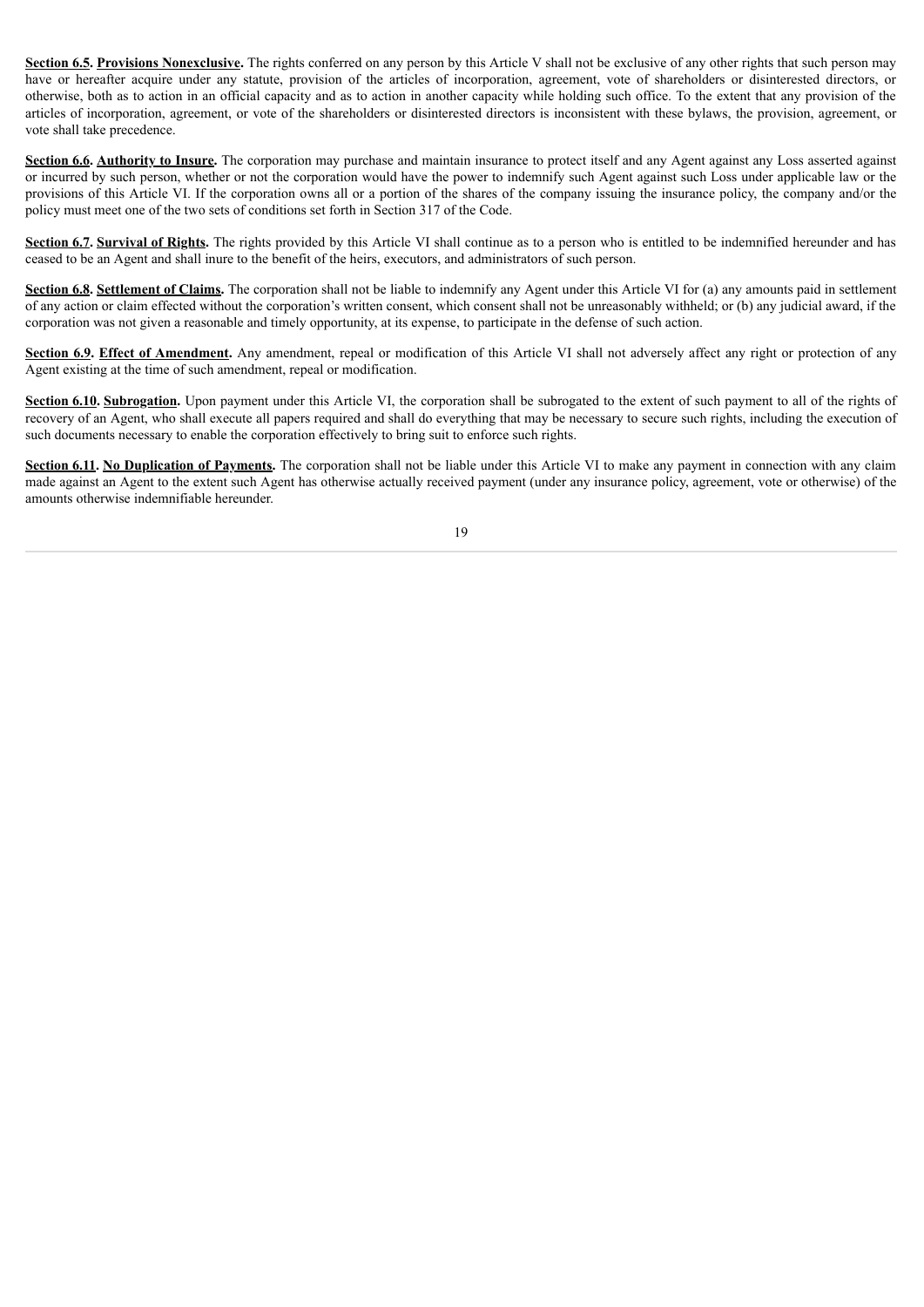## **ARTICLE VII**

### **Other Provisions**

#### **Section 7.1. Inspection of Corporate Records.**

- (a) A shareholder or shareholders of the corporation holding at least five percent in the aggregate of the outstanding voting shares of the corporation or who hold at least one percent of the outstanding voting shares and have filed a Schedule 14B with the SEC relating to the election of directors of the corporation shall have an absolute right to do either or both of the following:
	- (i) inspect and copy the record of shareholders' names and addresses and shareholdings during usual business hours upon five business days' prior written demand upon the corporation; or
	- (ii) obtain from the transfer agent, if any, for the corporation, upon written demand and upon the tender of its usual charges for such a list (the amount of which charges shall be stated to the shareholder by the transfer agent upon request), a list of the shareholders' names and addresses who are entitled to vote for the election of directors and their shareholdings, as of the most recent record date for which it has been compiled, or as of a date specified by the shareholder subsequent to the date of demand. The corporation shall have a responsibility to cause the transfer agent to comply with this Section 7.1.
- (b) The record of shareholders shall also be open to inspection and copying by any shareholder or holder of a voting trust certificate at any time during usual business hours upon written demand on the corporation, for a purpose reasonably related to such holder's interest as a shareholder or holder of a voting trust certificate. A written demand for such inspection shall be accompanied by a statement in reasonable detail of the purpose of the inspection.
- (c) The accounting books and records and minutes of proceedings of the shareholders and the Board and committees of the Board shall be open to inspection upon written demand on the corporation by any shareholder or holder of a voting trust certificate at any reasonable time during usual business hours, for a purpose reasonably related to such holder's interest as a shareholder or as a holder of such voting trust certificate. The right of inspection created by this Section 7.1(c) shall extend to the records of each subsidiary of the corporation. A written demand for such inspection shall be accompanied by a statement in reasonable detail of the purpose of the inspection.

**Section 7.2. Execution of Documents, Contracts.** Subject to the provisions of applicable law, any note, mortgage, evidence of indebtedness, contract, share certificate, initial transaction statement or written statement, conveyance or other instrument in writing and any assignment or endorsement thereof executed or entered into between the corporation and any other person, when signed by the chairperson of the Board, the president or any vice president and the secretary, any assistant secretary, the chief financial officer or any assistant financial officer of the corporation, or when stamped with a facsimile signature of such appropriate officers in the case of share certificates, shall be valid and binding upon the corporation in the absence of actual knowledge on the part of the other person that the signing officers did not have authority to execute the same. Any such instruments may be signed by any other person or persons and in such manner as from time to time shall be determined by the Board, and unless so authorized by the Board, no officer, agent or employee shall have any power or authority to bind the corporation by any contract or engagement or to pledge its credit or to render it liable for any purpose or amount.

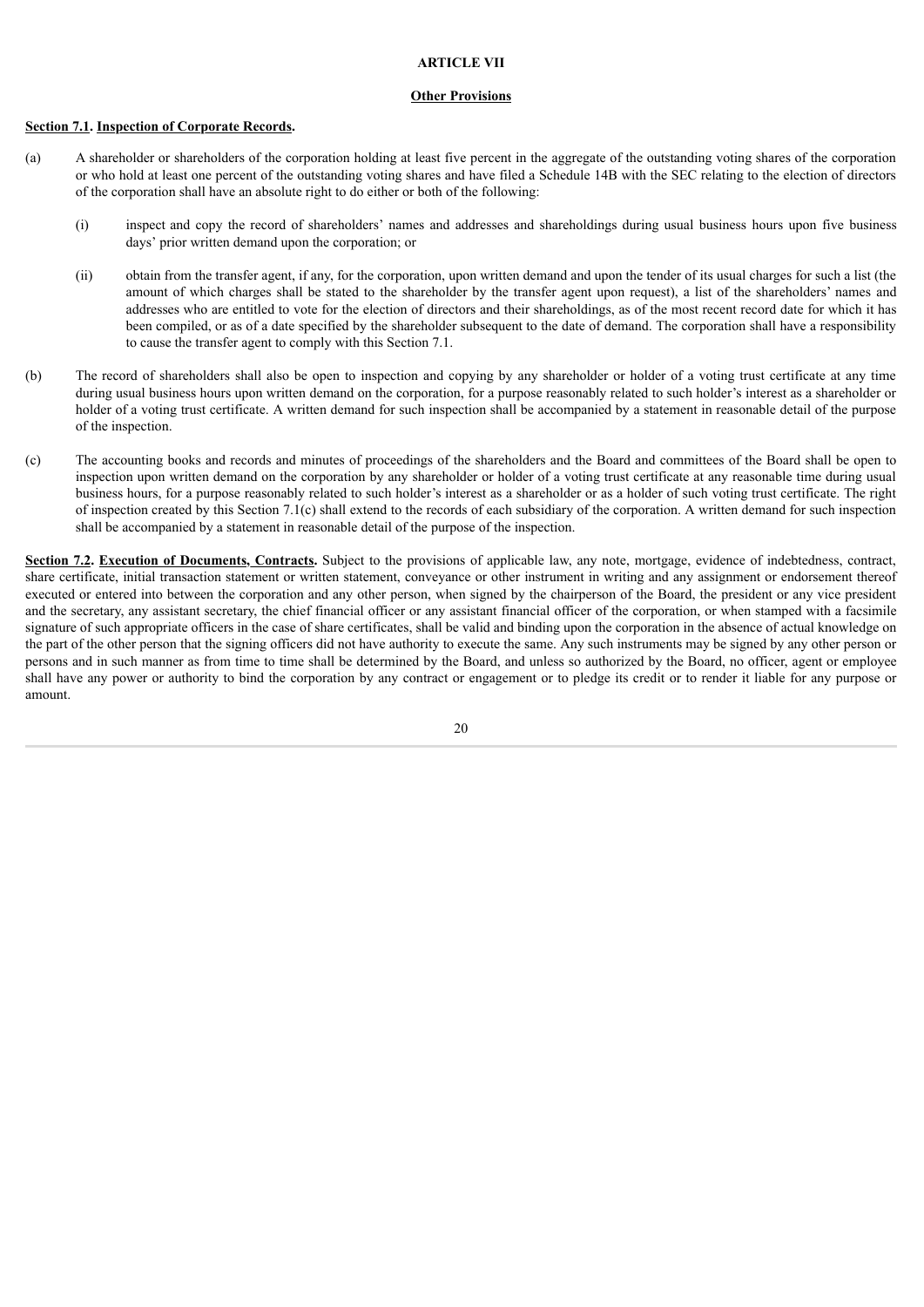**Section 7.3. Certificates of Stock.** Unless otherwise provided in the articles of incorporation or herein, every holder of shares of the corporation shall be entitled to have a certificate signed in the name of the corporation by any officer authorized to sign stock certificates, certifying the number of shares and the class or series of shares owned by the shareholder. The signatures on the certificates may be facsimile signatures. If any officer, transfer agent or registrar who has signed a certificate or whose facsimile signature has been placed upon the certificate shall have ceased to be such officer, transfer agent or registrar before such certificate is issued, it may be issued by the corporation with the same effect as if such person were an officer, transfer agent or registrar at the date of issue.

Except as provided in this Section 7.3, no new certificate for shares shall be issued in lieu of an old certificate unless the latter is surrendered and canceled at the same time. The Board may, however, in case any certificate for shares is alleged to have been lost, stolen or destroyed, authorize the issuance of a new certificate in lieu thereof, and the corporation may require that the corporation be given a bond or other adequate security sufficient to indemnify it against any claim that may be made against it (including any expense or liability) on account of the alleged loss, theft or destruction of such certificate or the issuance of such new certificate.

Prior to the due presentment for registration of transfer in the stock transfer book of the corporation, the registered owner shall be treated as the person exclusively entitled to vote, to receive notifications and otherwise to exercise all the rights and powers of an owner, except as expressly provided otherwise by the laws of the state of California.

Notwithstanding any other provision of these bylaws and this Section 7.3, the corporation shall be entitled to issue in its discretion uncertificated securities in compliance with California Corporations Code Section 416(b), as amended, subject to the right of a holder of shares of the corporation to request issuance of a certificate in compliance with the provisions of this Section 7.3.

**Section 7.4. Representation of Shares of Other Corporations.** The president or any other officer or officers authorized by the Board or the president are each authorized to vote, represent and exercise on behalf of the corporation all rights incident to any and all shares or other securities of any other corporation or corporations standing in the name of the corporation. The authority herein granted may be exercised either by any such officer in person or by any other person authorized to do so by proxy or power of attorney duly executed by said officer.

**Section 7.5 Regulations**. The board of directors may make such rules and regulations as it may deem expedient, not inconsistent with these bylaws, concerning the issuance, transfer and registration of certificated or uncertificated shares of stock of the corporation. It may appoint, or authorize any officer or officers to appoint, one or more transfer clerks or one or more transfer agents and one or more registrars, and, in the case of certificated shares of stock, may require all such certificates to bear the signature or signatures of any of them or a facsimile thereof.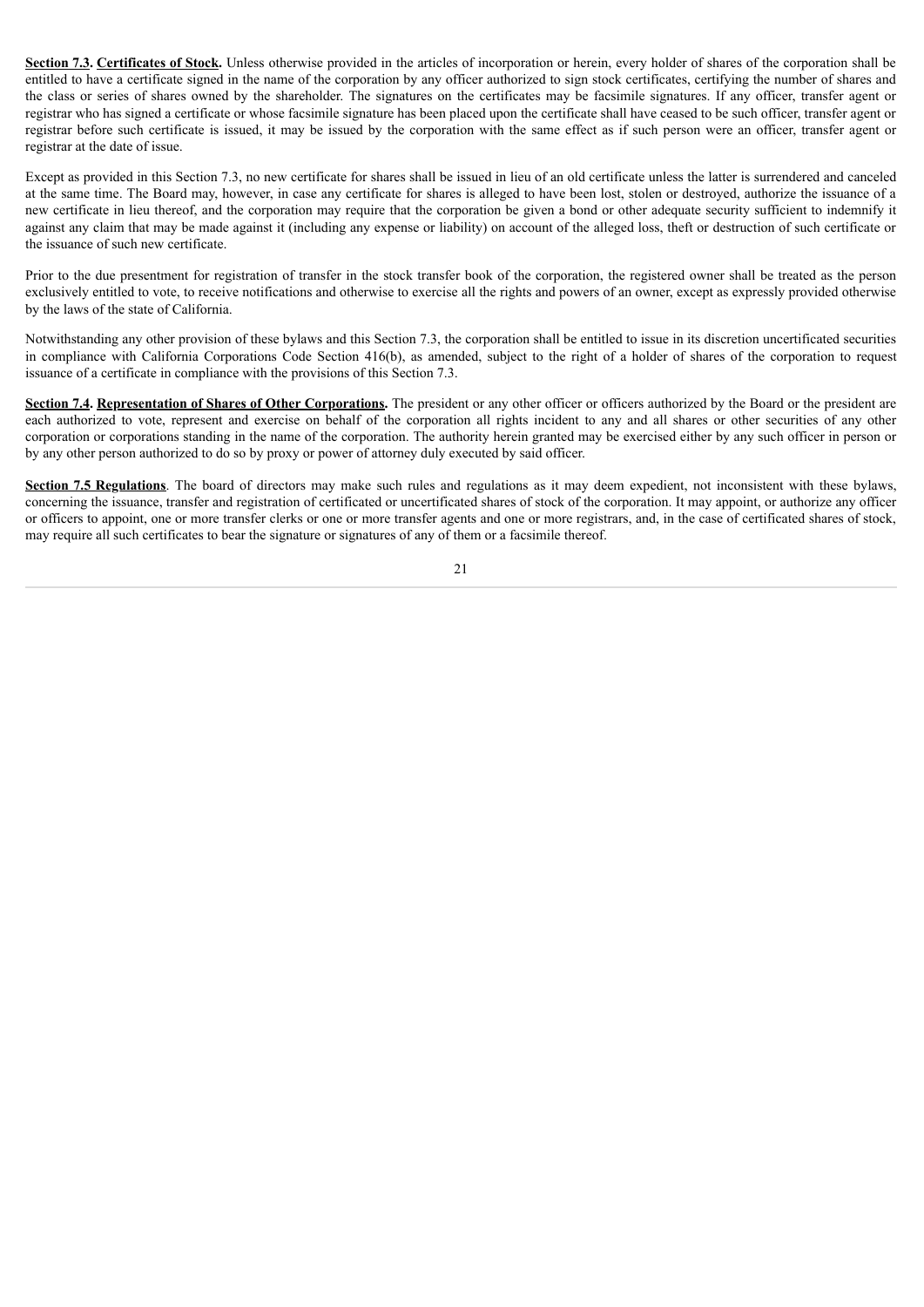**Section 7.6. Seal.** The corporate seal of the corporation shall consist of two concentric circles, between which shall be the name of the corporation, and in the center shall be inscribed the word "Incorporated" and the date of its incorporation.

**Section 7.7. Fiscal Year.** The fiscal year of the corporation shall begin on the first day of January and end on the 31st day of December of each year.

**Section 7.8. Construction and Definitions.** Unless the context otherwise requires, the general provisions, rules of construction and definitions contained in the Code and the California General Corporation Law shall govern the construction of these bylaws. Without limiting the generality of this provision, the singular number includes the plural, the plural number includes the singular, and the term "person" includes both a corporation and a natural person.

Section 7.9. Bylaw Provisions Contrary to or Inconsistent with Provisions of Law. Any article, section, subsection, subdivision, sentence, clause or phrase of these bylaws which, upon being construed in the manner provided in this Section 7.9, shall be contrary to or inconsistent with any applicable provision of the Code or other applicable laws of the state of California or of the United States shall not apply so long as said provisions of law shall remain in effect, but such result shall not affect the validity or applicability of any other portions of these bylaws, it being hereby declared that these bylaws would have been adopted and each article, section, subsection, subdivision, sentence, clause or phrase thereof, irrespective of the fact that any one or more articles, sections, subsections, subdivisions, sentences, clauses or phrases is or are illegal.

## **ARTICLE VIII**

#### **Forum**

**Section 8.1**. **Exclusive Forum for Certain Litigation**. Unless the corporation consents in writing to the selection of an alternative forum, the United States District Court for the Northern District of California (or, in the event that the United States District Court for the Northern District of California does not have jurisdiction, any other federal or state court of California) shall be the sole and exclusive forum for (a) any derivative action or proceeding brought on behalf of the corporation, (b) any action asserting a claim of breach of any duty owed by any director or officer or other employee of the corporation to the corporation or to the shareholders of the corporation, (c) any action asserting a claim against the corporation or any director or officer or other employee of the corporation arising pursuant to any provision of the Code or the Articles of Incorporation or these bylaws, or (d) any action asserting a claim against the corporation or any director or officer or other employee of the corporation that is governed by the internal affairs doctrine. Unless the corporation consents in writing to the selection of an alternative forum, the federal district courts of the United States of America shall, to the fullest extent permitted by applicable law, be the exclusive forum for the resolution of any complaint asserting a cause of action arising under the federal securities laws of the United States of America, including, in each case, the applicable rules and regulations promulgated thereunder. If any provision of this Article VIII shall be held to be invalid, illegal or unenforceable as applied to any person or entity or circumstance for any reason whatsoever, then, to the fullest extent permitted by law, the validity, legality and enforceability of such provision in any other circumstance and of the remaining provisions of this Article VIII (including, without limitation, each portion of any sentence of this Article VIII containing any such provision held to be invalid, illegal or unenforceable that is not itself held to be invalid, illegal or unenforceable) and the application of such provision to other persons or entities and circumstances shall not in any way be affected or impaired thereby. Any person or entity purchasing or otherwise acquiring or holding any interest in share of capital stock of the corporation shall be deemed to have notice of and to have consented to the provisions of this Article VIII.